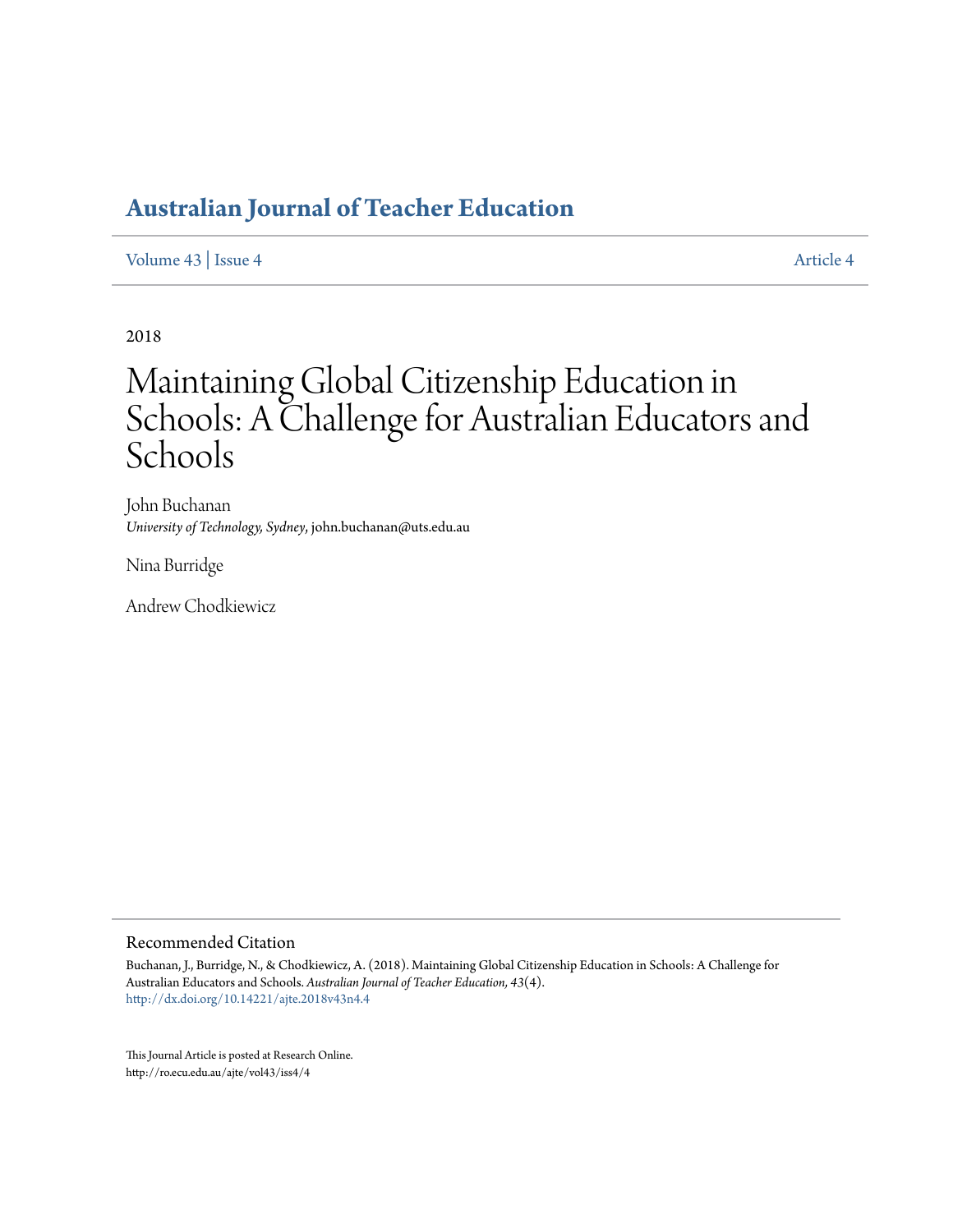# **Maintaining Global Citizenship Education in schools: A Challenge for Australian Educators and Schools**

John Buchanan Nina Burridge Andrew Chodkiewicz University of Technology, Sydney

*Abstract: Teaching students about global citizenship remains a critical challenge for schools and communities, especially in a developed country like Australia. With increasingly difficult national and international contexts and its marginal place in the school curriculum, there is an urgent need to help maintain support for global citizenship education. Recognising the challenges and limitations, key ways to raise its profile include considering available pedagogies, drawing on the existing Australian Global Education framework, taking up existing curriculum opportunities, accessing quality educational resources and relevant teacher education programs, and working in partnership with key Non-Government Organisations.* 

**Key Words**: global citizenship education; schools; curriculum; pedagogies; teacher education.

# **Introduction**

Educators in developed industrialised countries, such as Australia, face significant challenges in maintaining education about global issues and citizenship in schools. This is despite a tradition, dating back to the 1960s, of teaching about global issues in Australian schools, and the emergence of a specific focus on global citizenship education (GCE) since the early 2000s (Tudball & Stirling, 2011; Sigauke, 2013). *Global citizenship*, according to Education Services Australia (ESA, 2011) is about "knowing that we are all citizens of the one globe and behaving in a way which demonstrates a respect for that globe and all people on it." For UNESCO (2015) it "refers to a sense of belonging to a broader community and common humanity, it emphasises political, economic, social and cultural interdependency and interconnectedness between the local, the national and the global" (p.14). The main values and attitudes that a student, who acts as a global citizen, needs to demonstrate are "empathy; a commitment to social justice and equity; a respect for diversity; a concern for the environment and sustainable development, and a belief that people can make a difference" (ESA, 2011). At its core, it involves three domains of learning - cognitive, socio-emotional and behavioural. The emphasis here is on our interdependency and interconnectedness, a specific set of values, and a focus on domains of learning. This offers a useful starting point for teachers in considering *what* and *how* to teach about global issues in schools. Throughout the paper we mention global learning, global education, global issues, global citizenship as aspects of GCE to consider.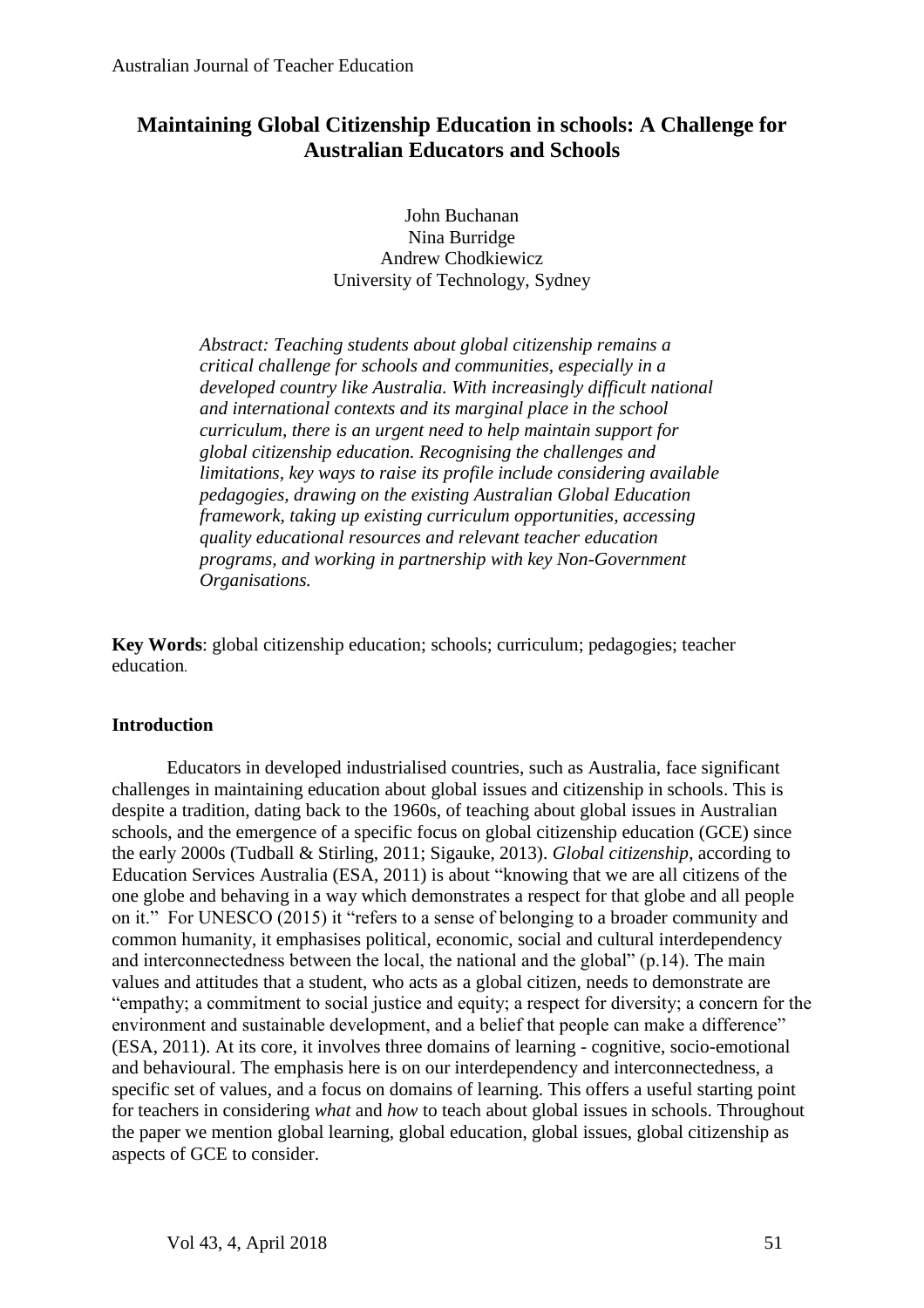Among the challenges for teachers in Australia are the increasingly difficult political and economic contexts that impact on schools and their ability to offer students opportunities to learn about and act on global issues (Barrow, 2017; Flitton, 2015; Lowy Institute 2016). This is evident with the rising and vocal opposition to diversity and inclusion, and notably, the displacement of notions of global citizenship by strident forms of nationalism (Barrow, 2017). Furthermore, rising anti-immigrant and anti-Muslim feelings, attacks on established international institutions and partnerships, moves towards insularity and exclusionism in the USA, Britain, Europe, and Australia, reflect a move away from global civic values to a narrower negative nationalism (The Economist, 2016). In Australia, since 2014 there has been a significant shift to 'Australia first policies', and to a greater extent than governments in other developed countries, Australia has cut back on overseas aid, maintained a strong focus on 'border protection', excluded asylum seekers (Flitton, 2015; Lowy Institute, 2016), and ended government financial support for domestic global education initiatives (PTC NSW, 2016).

While nations do need to seek loyalty from their citizens and use their state-funded education systems as a means of doing so, this should not come at the expense of a commitment and loyalty to the planet and its people. Global cooperation is essential in order to effectively address major ongoing international threats such as food security, growing inequality and the North-South divide, future of work, global warming and climate change (World Economic Forum, 2016), as well as the large migration flows, refugee crises, transnational terrorism, ongoing wars and conflicts. Educating students about global issues is one way for students, as Hansen (2013, p. 35) puts it, to learn about the value of "reflective openness to new people, ideas, values and practices", to take on a multi-perspectivity (Deardorff, 2011), to develop greater intercultural understanding and sensitivity (Buchanan, 2006), and demonstrate a genuine concern for other human beings, beyond our local and national boundaries.

Given the context, it is important to acknowledge the challenges and limitations in the global education field. These include the contested and changing nature of global citizenship education (UNESCO 2014; Bourn 2015), key conceptual difficulties (Standish, 2014; Rapoport 2015), the competing agendas (Marshall 2011; Peterson & Warwick 2015; Mannion et al., 2011; Oxley & Morris, 2013; Standish, 2014), and the dominance of a neocolonial perspective and the North-South divide (Andreotti 2006; De Souza, 2011; Pashby, 2011). Also, important are the limitations of international and national top-down policy led GCE efforts, the removal of funding to support GCE in schools, and the marginal place of GCE in the school curriculum.

Bearing these factors in mind, we suggest that it is important to focus on ways of better supporting individual teachers and schools, at both the local school level and at an educational policy and curriculum level, to take up the evident challenges of maintaining the teaching of GCE, as part of a student's school education for children and young people across their school years. In this paper, we provide a brief background to global education movements, the recent leading role of UN and UNESCO, consider a number of challenges and choices facing teachers implementing GCE in practice. And against an Australian policy background, outline key ways to assist teachers and teacher educators to better maintain the teaching of GCE in schools.

#### **Background Global Education Movements**

Both teachers and students need to be aware of the history, evolution and the varying levels of support over time for the global education movements in USA, United Kingdom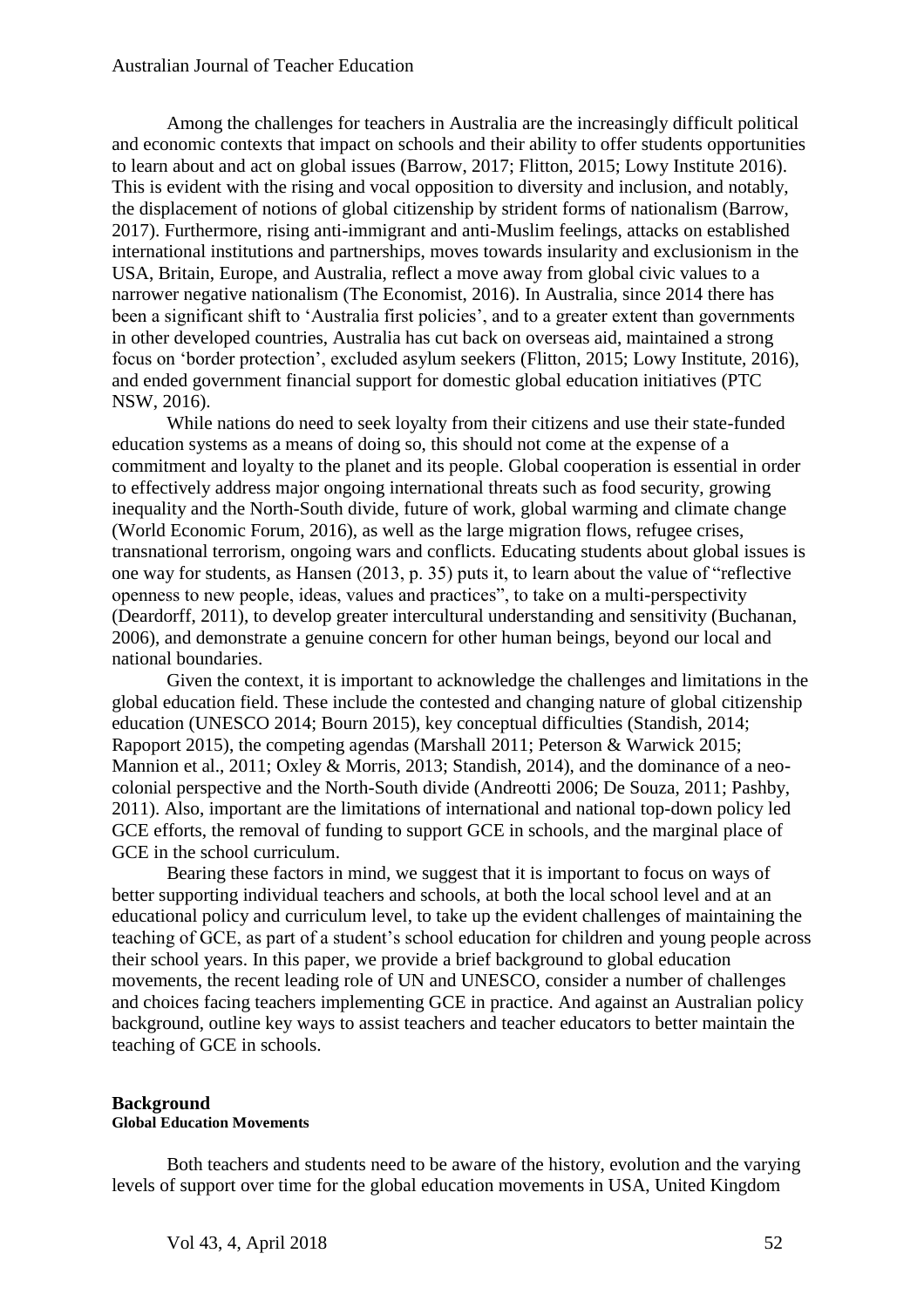(UK) and Australian schools since the 1960s. Importantly, global citizenship emerged as a central focus during the first decade of the 2000s, and was linked to an emerging interest in worldwide solidarity rights and transnational protections (Varella, 2014). At the same time, stronger connections were made to the growing fields of environmental sustainability and sustainable development (Gadsby & Bullivant, 2010; Misiaszek, 2015; Ellis, 2016). Recently the notion of global learning and citizenship has been linked to the challenges of diversity and multiculturalism (Pashby, 2015; Tarozzi & Torres, 2016), the need for intercultural competence (Lantz & Davies, 2015), and the challenges of local citizenship in a global arena (Findlow, 2017). It is clear that GCE is related to other fields such as human rights education, peace education, education for sustainable development, and civics and citizenship education. Each one can provide important entry points for GCE (UNESCO 2014, p.15). Although to date, for example, despite the evident opportunities in schools across Europe, Bourn (2016) finds "there has been little consideration of Global Citizenship within the policies and practices of citizenship education" (p.19).

# **Leading Role of UN**

Internationally, over recent years, the United Nations (UN) and its agency UNESCO have led the support and promotion of GCE. Clear reference points for global development, including schooling, have been the UN's eight Millennium Goals in 2000 and the seventeen Sustainable Development Goals (UN, 2015). Global citizenship emerged as one of three key priorities in the UN'S *Global Education First Initiative* (GEFI, 2012). UNESCO then positioned GCE as a key aspect in preparing learners for the challenges of the twenty-first century, "signalling a shift in the role and purpose of education to that of forging more just, peaceful, tolerant and inclusive societies" (UNESCO 2014, p.5). UNESCO (2015) developed a learning guide setting out the content, topics and learning objectives, to support GCE in schools and other educational settings. It called for GCE concepts to be introduced into the school curriculum across the pre-primary to secondary years of schooling. Together these international top-down efforts do provide some support for GCE, nationally and at a local school level. But in the absence of further new national or state based policies and support for GCE, it remains for teachers, schools and NGOs at a local level, and teacher educators to: adopt a central role, to choose to act, take up available opportunities, and include teaching *about* global issues and *for* global citizenship.

# **Challenge and choices in GCE**

Recent forms of GCE have been extensively critiqued, and we have noted some of the key challenges and choices that teachers need to make when including aspects of GCE in their teaching. They include the lack of conceptual clarity and ongoing tensions, the competing agendas which feature a strong emphasis on economic skills, the influence of a neo-colonial perspective and the North-South divide, and the limited impact of GCE in practice in schools.

# **Global Citizenship - Conceptual Difficulties and Tensions**

It is important to recognise a number of conceptual difficulties, tensions and competing agendas that have emerged in the field of GCE. Recent critics have identified ambiguity (Standish, 2014), conceptual vagueness (Rapoport, 2015) and the rhetorical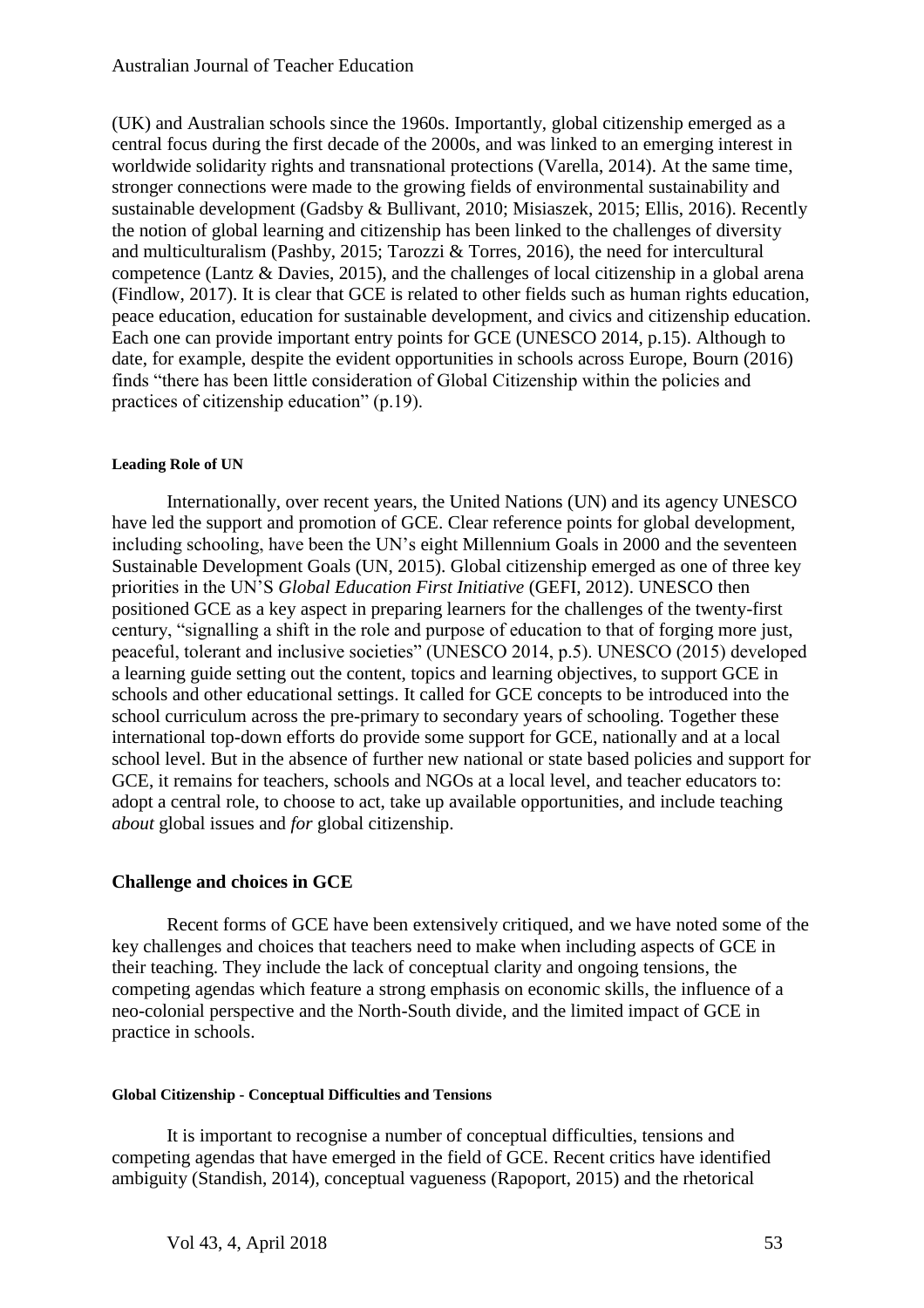constructions of global citizenship (Abdi, 2017) as important difficulties that need to be addressed. UNESCO (2014:14) concedes there are multiple interpretations of what key terms mean. In assessing school education initiatives, both in the USA and England, Standish (2014:169) found that "researching global education is challenging because the term means different things to different people". Rapoport (2015) also highlighted the vagueness of key concepts in the field and in the vision of what was to be achieved in teaching students about global citizenship. More recently, Abdi (2017:44), argues that while the ideas of global citizenship may offer potential, the realities in practice are 'rhetorical', 'mostly unrealizable' and the global citizen is a 'problematically concocted figure'. Instead he calls for a more critical analysis of the lives of young people around the world, and a greater focus on developing an ethic of care and an ethical global space with young people (p.49).

Among the important ongoing tensions in GCE identified by UNESCO (2014:19) are: global solidarity versus global competition; reconciling local and global identities and interests; and the role of education in challenging the status quo. Broadly the challenge here is how to promote the universal aspects, while still respecting the singular or individual needs. The notion of global solidarity, working to promote outcomes for peoples across the world, contrasts with a focus on global competition among individuals and individual learners acquiring global skills. The challenge of reconciling local and global identities and interests can be seen in the recent struggles of countries seeing their national and local identity under threat, and responding by retreating from global concerns. Similarly, GCE in many countries can be seen as a form of education that challenges local and national interests and the status quo, by promoting active and participatory learning and critical thinking.

#### **Competing Agendas – Curriculum Approaches**

Global citizenship education remains a highly contested space, with a set of distinct competing agendas in the curriculum approaches used (UNESCO, 2014; Marshall, 2011). Policies and approaches vary from country to country, because of differing national contexts and perspectives. This is reflected in the variety of approaches to GCE being taken in schools in the many countries surveyed by UNESCO (2014), across Europe (Bourn, 2016), and the UK (Mannion et al., 2011; Oxley & Morris, 2013; Marshall, 2011). The range noted here includes economic, or technical-economic, cultural, political, global social-justice or rights based agendas.

Significantly, the acquisition of narrow, *economic skills*, was found by Bourn (2016, p. 28) to be the dominant approach being taken in Europe, with some examples of promotion of universal values, and a few taking 'a more critical pedagogical approach' that encouraged both understanding and active social engagement with global issues. *Economic* and *cultural* aspects, rather than the *political* were foregrounded in the UK global citizenship curriculum, according to Mannion et al. (2011). Another way is to consider two distinct agendas - the *technical-economic* and the *global social-justice* - which Marshall (2011) argued was needed "to expose the [dominant] normative and instrumentalist agendas at play" (p. 412) in reflecting on the UK school experience of a globally oriented curriculum. The *technicaleconomic* agenda has students gaining the knowledge and skills relevant to national political and economic ends related to life and work in a global economy. Marshall sees this type of GCE as "firmly within existing global economic conditions, reproducing the powerful corporate cosmopolitan ideals" (p. 418). For Camica and Franklin (2011), "market discourses trump critical democratic cosmopolitan discourses" (p. 315). They concluded that this dominance "ensures contemporary and future relations of domination and subjugation within the curriculum and the communities that it privileges and subjugates" (p.321). Similarly,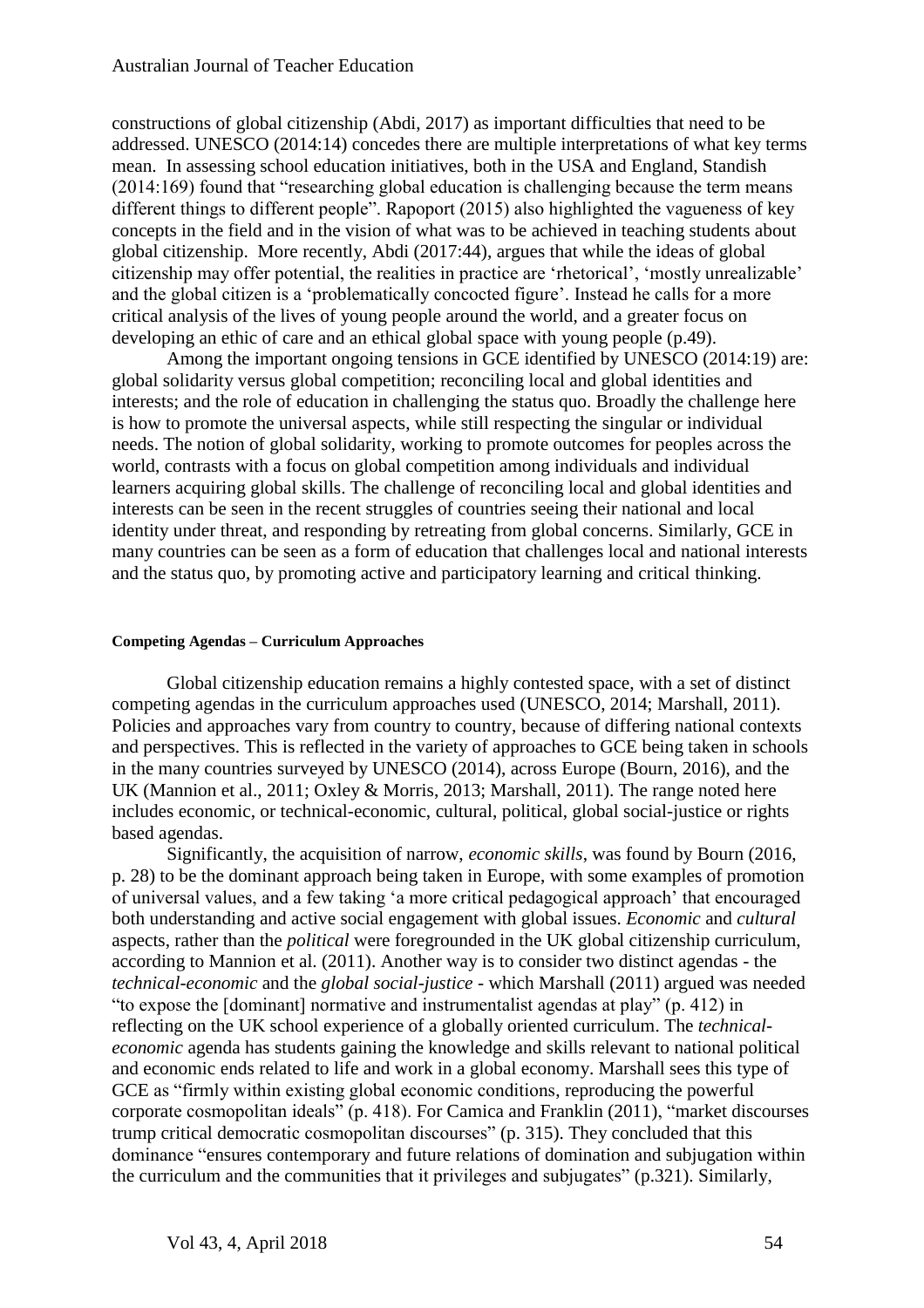Standish (2014) asserts that global education is being driven mainly by an economic imperative that works largely to prepare young people for the global market, one that is generally portrayed as being driven by external "forces of globalisation" (p. 167).

On the other hand, the *global social-justice* agenda, often led by NGOs, focuses on injustice and requires students to take "an emotional and often active commitment to, and understanding of, particular interpretations of economic, political, legal or cultural injustice" (Marshall, 2011, p.418). Further emphasising rights, Landorf (2009) advocates a global education that is "philosophically based on human rights and equally on the core human rights concept of moral universalism" (p.47). This view suggests that GCE needs to be underpinned by a set of rights that are relevant to all people, such as civil, political, social, economic, cultural, and solidarity rights (such as self-determination, peace, and the right to a clean environment). It highlights the need for a more critical questioning of education for global citizenship, and a strong focus on young people learning about the possibilities of action and political change to achieve a more equitable and just world (Mannion et al., 2011).

#### **Neo-Colonial Perspectives and the North-South Divide**

An ongoing critique of global education is that it operates within and from a neocolonial perspective and adopts a soft, as opposed to a critical framework. Andreotti (2006; 2011), De Souza (2011) and Pashby (2011), among others, call for an engagement with indigenous perspectives, not just those of Western, European and North American developed countries. Bourn (2015) has summarised concerns about the dominance of Euro-centric stances, the lack of recognition and understanding of the North-South divide, and the persistent structures of economic and political inequalities and injustice. A central problem to be addressed, according to Andreotti (2006) is the "economic and cultural roots of inequalities in power and wealth/labour distribution in a global complex and uncertain system" (p. 41). Andreotti also contrasts soft and critical frameworks for GCE. She sees soft frameworks focusing on the symptomatic poverty and helplessness of peoples, while critical frameworks engage with the underlying causes of inequality and injustice (Andreotti, 2006, p. 46).

In response to the dominance of neo-colonialist perspectives, De Souza (2012) highlights the need to 'reposition' local students in Europe and developed Western countries. He aims to (dis)locate what he considers the literate global subject from nowhere, so that learners consider the perspective of people in the South, and work towards real transformative change. Similarly, Pashby (2011) calls for the assumed citizen-subject in global citizenship education to be named. In many liberal democratic contexts, according to Pashby (2011), the citizen is often assumed to be an "extension of a hegemonic and particularly positioned Northern/Western national citizen" (p.438). Pashby argues for the development of a more complex notion of global citizenship, one that recognises diverse citizen-subjects, and focuses on unequal power relations.

#### **Limited Impact of Global Education in Practice – Schools and Teacher Education**

Evidence of the impact of recent GCE in practice and the nature of student learning achieved by programs or projects in schools is limited and the studies cited here are with Canadian (Massey, 2014) and Australian secondary school students (DeNobile, Kleeman & Zarkos, 2014; Weirenga et al., 2008), and Australian teacher education programs (Varadharajan & Buchanan, 2016; Reynolds et al., 2015). There is evidence that young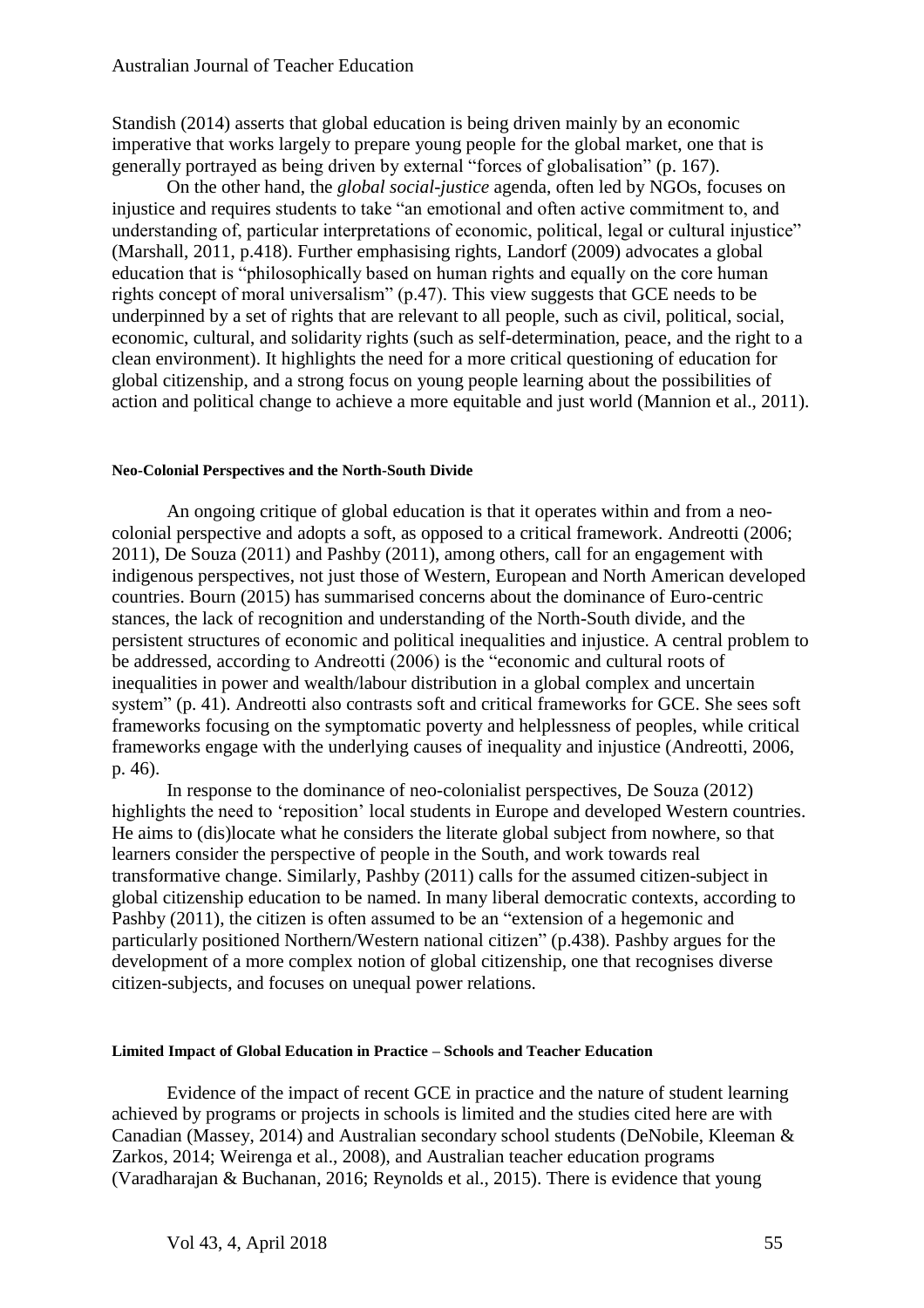people are interested in learning about local and global issues in Australian schools and do want to act to make a difference in the world (Weirenga et al., 2008). However, two recent studies assessing the impact of global education teaching on student attitudes raise some concerns about the actual depth and breadth of student learning about global issues and aspects of global citizenship (Massey, 2014; DeNobile, Kleeman & Zarkos, 2014). For example, Canadian secondary school students taking a Geography Grade 12 class that included a global education component, did develop a stronger global awareness and sense of belonging to the wider world (Massey, 2012). But when asked about acting as a global citizen, student responses were limited to such actions as buying fair trade products, being a volunteer, or making a donation to a charity. These can be seen as useful 'gateway actions', but the findings point to the need for further follow up programs to build on their learning, and to the importance of more holistic experiential approaches being taken in school programs.

A more recent Australian study of Year 7 and 8 secondary school students in nine independent faith-based schools showed mixed results. DeNobile, Kleeman and Zarkos (2014) surveyed values and attitudes before and after the completion of a global perspectives Geography unit. There were significant positive differences in only four of the ten aspects assessed - *Personal identity* (which had the strongest increase); *Social justice*; *Sense of community-membership*; and *Environmental sustainability*. There were mixed results across the schools for *Antipathy towards global issues* and *Tolerance of difference*.

There is also some evidence of the limitations of pre-service teacher education programs. Varadharajan and Buchanan (2016) investigated the impact of a course incorporating Global Development Education on a cohort of pre-service teachers  $(n = 79)$ , and obtained varied results. While goodwill towards global education prevailed, with a more positive disposition to and knowledge of global development issues among the respondents, levels of global knowledge were found wanting. On the other hand a program for pre-service teachers at the University of Newcastle in NSW (Reynolds et al., 2015), which we detail more below, has highlighted the success of a values led approach to global education.

Together these challenges and limitations highlight some of the important issues that need to be considered in making choices in GCE. As with any values based education, teachers and schools need to navigate these challenges. In making their choices as educators, teachers and teacher educators need to be aware of these aspects and seek approaches that best equip children and young people to connect and engage with global issues. In doing so they may also consider what is possible to achieve within their teaching and community context. It is important to note that contested terrain is not unusual in the curriculum. Part of a teacher's role is to facilitate critical thinking in the learning process. Providing students with strategies and approaches to connect with, engage and evaluate the differing perspectives and complexities of global issues is arguably a fundamental one.

# **Maintaining GCE in Australian Schools**

The remaining sections of this paper, within the context of Australian school policies and programs, address a number of important ways of maintaining GCE. They include considering relevant pedagogies, using an existing Global Education framework, curriculum opportunities, relevant teacher education programs and quality educational resources, and partnerships with Non-Government Organisations (NGOs). Together, these initiatives can assist in maintaining support for a more meaningful GCE in the face of the many challenges of the current educational context.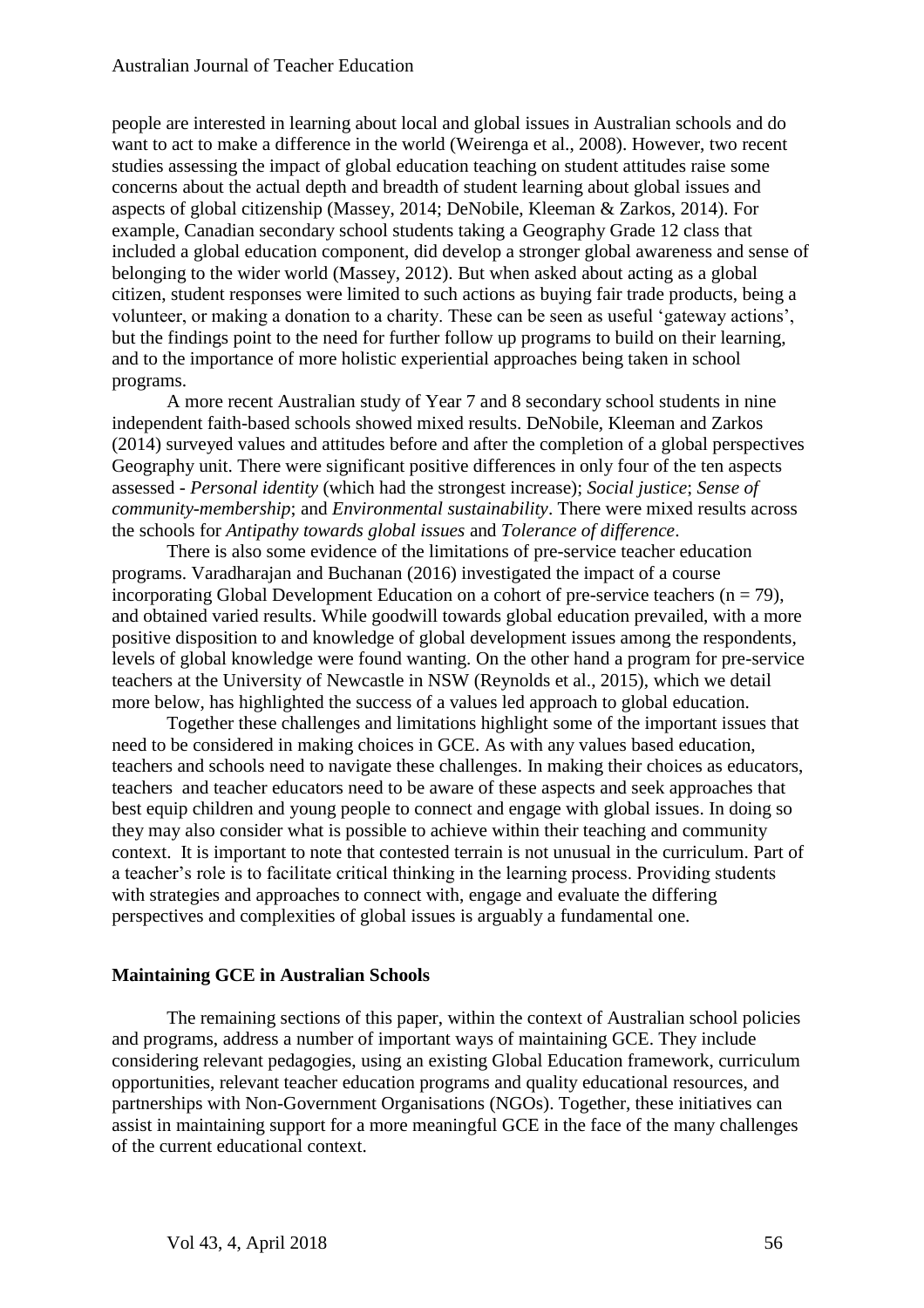#### **Australian Policies and Programs**

In Australia, aspects of global education have been evident in school programs since the 1960s (Gough, 2013), and Australia's national and state school education policies have responded from time to time, with specific initiatives supporting global education and learning. Most recently, some valuable steps were taken in advancing a GCE agenda in schools from the early 2000s until 2014. The *Global Perspectives: A statement on global education for Australian schools*, published in 2002, was among the first to do so (DeNobile, Kleeman & Zarkos, 2014). Australia's national and state Ministers of Education included a more explicit global perspective in a national statement on the future of schooling in 2008 (MCEETYA, 2008). Since then two states, Victoria (DEECD, 2009) and Queensland (DETE, 2014) have developed specific GCE educational policy documents to support a focus on learning about and for global citizenship.

However, funding for GCE in schools has been limited. A notable leader of GCE in Australian schools from the 2000s was the Global Education Project (GEP). Set up with Australian government funding, AusAID (now Australian Aid) helped establish the GEP, which took a lead in Australian schools. It helped develop the Australian Global Education Framework (Education Services Australia, 2011a), built up a body of valuable online educational/teaching resources, ran teacher education sessions, supported projects in schools and communities, and researched a number of school projects (GEP, 2012). Together with key NGOs such as World Vision, Plan International Australia, Child Fund Australia, the World Challenge, Oxfam, and Amnesty International, GEP was able to play a pivotal role. However, in 2014 the Australian Government ceased funding for global education initiatives across Australia, like GEP, and made significant cuts to international aid programs (Flitton, 2015).

Even when funding was available, global education and teaching about global citizenship remained as a small part of teacher education programs, teacher professional development and teaching practice in schools (Pike, 2008). According to Gough (2013) GCE has remained "on the margins of the school curriculum, generally delivered through Geography, Studies of Society and Environment or as an elective rather than as a central concern for schools" (p. 23). Also, when citizenship issues are addressed the focus in classrooms is mainly on national and regional citizenship, rather than global citizenship, and overall there is a lack of administrative support for GCE (Rapoport, 2015). Given the marginal and often tenuous place of GCE in schools and the challenges identified above, there is a need to refocus efforts and support for GCE. Despite the worsening national policy and funding contexts, the importance of continuing to offer students a GCE program remain. Especially, one that connects students to the global world and equips them with the capacity for rational, critical thought, and evidence-based debate and decision-making.

#### **Drawing on Pedagogies**

For teachers, an important first step is identifying the various conceptions of GCE and considering the many, often unstated, meanings of global education and global citizenship. Also important is considering relevant pedagogies to teaching about global citizenship, Here we outline a number of options that teachers need to consider in approaching their teaching of GCE.

A valuable typology (Oxley  $\&$  Morris, 2013) that teachers can consider distinguishes between two main forms of global citizenship education - *Cosmopolitan* and *Advocacy*. Together they outline eight distinct stances that an educator can take in their teaching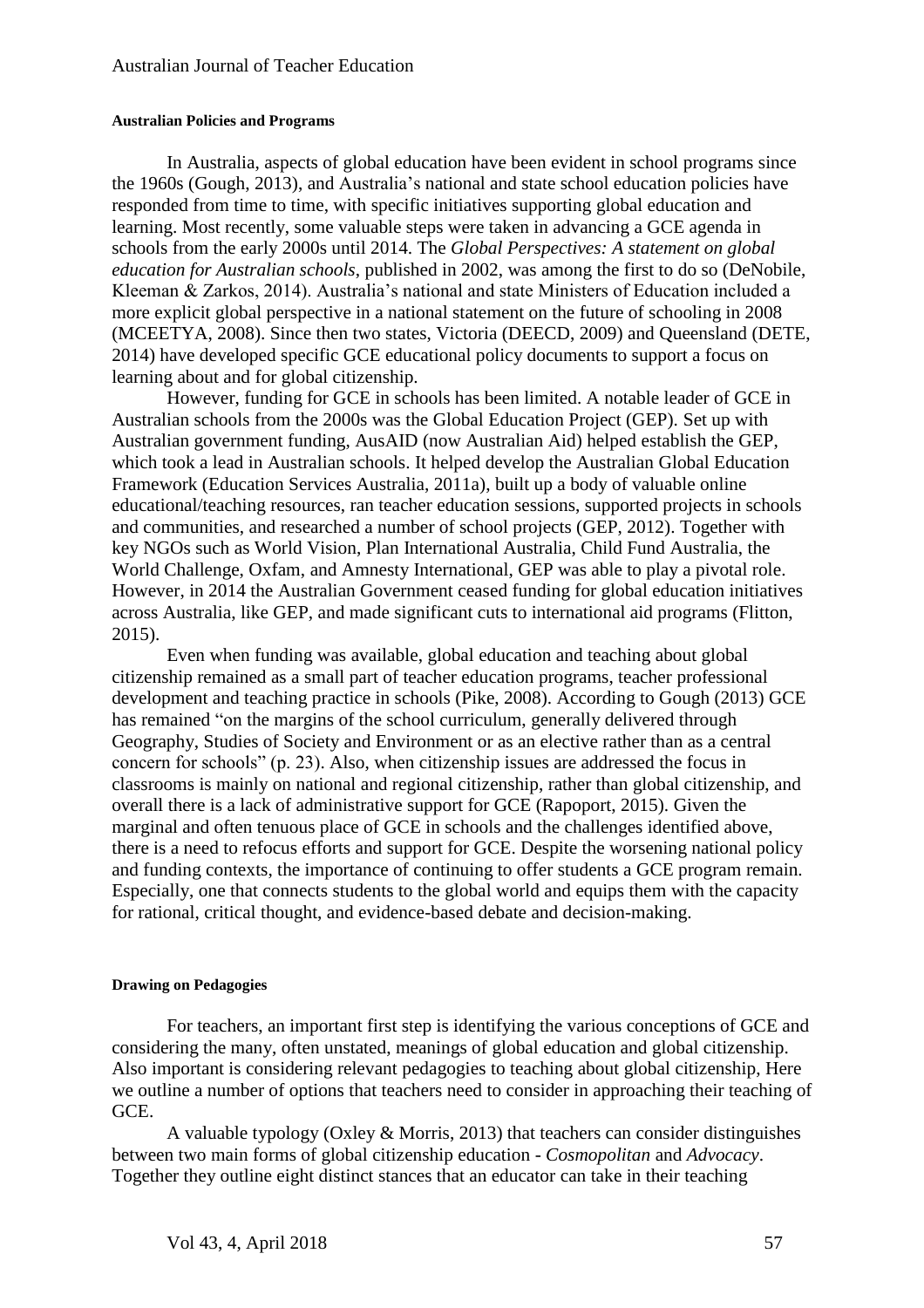practice*.* Within the *Cosmopolitan* form are: political, moral, economic, and cultural stances. While the *Advocacy* form includes: social, critical, environmental, and spiritual stances. According to Peterson and Warwick (2015) this typology can assist teachers to better understand and to be more explicit about the assumptions and principles that underpin the particular form of global citizenship they teach their students. Oxley and Morris (2013) note that among these stances, it is the cultural and the social that have been most frequently used in schools. The *cultural* stance refers to a focus on other countries and places, arts and cultures, languages and, taking a cosmopolitan perspective. While the *social* stance focuses on the cross national interconnections between individuals and groups, as part of a global civil society.

A pedagogy for global social justice, according to Bourn (2015), should be chosen to underpin existing forms of global education. Teachers, in applying a pedagogy for global learning, need to incorporate "not only subject and curriculum knowledge, teaching skills, and styles of learning, but also reviewing and reflecting upon issues and their relevance within the classroom, including wider social and cultural factors" (Bourn 2014, p. 8). Addressing Bourn's challenge of applying appropriate pedagogies for teaching global citizenship, Peterson and Warwick (2015) identified issues-based, problem-based, and service learning, as three key ways to do so.

Another recent approach is the values-based global education pedagogy that has been applied by Reynolds et al. (2015) in the training of pre-service teachers at a university in Newcastle, Australia. The values underpinning their approach include "equality, social justice, diversity, cooperation, care for others and the environment, diversity and difference, tolerance and inclusion, and respect for all people" (p.178). Students learn about a number of dimensions, namely *about*, *for* and *with* the global. The pedagogy of teaching *about* GE involves providing information, appropriate technical and intellectual skills and teaching of concepts. Teaching *for* GE involves "pedagogies of inquiry … where students… develop curiosity, initiative, persistence and resilience" (p.179). Teaching *with* GE relates to action learning and learning outside school, involving dialogue, sharing and taking actions with others. However, Reynolds et al. (2015, p.31) caution that it is rare to find values-based and critical approaches being adopted by teachers in the classroom.

As a minimum, learning about interconnectedness to the world is vital to an understanding of global citizenship. According to Reynolds (2015) the best teachers have been focusing on teaching interconnectedness, global issues and global connections (p.31). For Merryfield (2015) this approach is important because students need to understand their own connections to the wider world, to see the world as a whole system, and through issuesoriented instruction, to be able to locate current and historical events or issues within a broader context, beyond their immediate local one. While Reynolds et al. (2015) encourage a values-based approach and argue for the importance of more advocacy and critical approaches, it is evident that in order to maintain GCE in schools, a variety of approaches will need to be adopted.

#### **Global Education Framework in Australian Schools**

A continuing support for GCE in Australian schools remains the Australian Global Education framework (ESA, 2011a), together with the recent UNESCO learning guide (UNESCO 2015). The Australian framework, which was recently reworked to support GCE in NSW schools (PTC NSW, 2016), was developed to provide a philosophical and practical reference point to help "clarify the goals, rationale, emphases and processes of global education" (p.2). Importantly the framework provides a basis for teaching *about* and *for*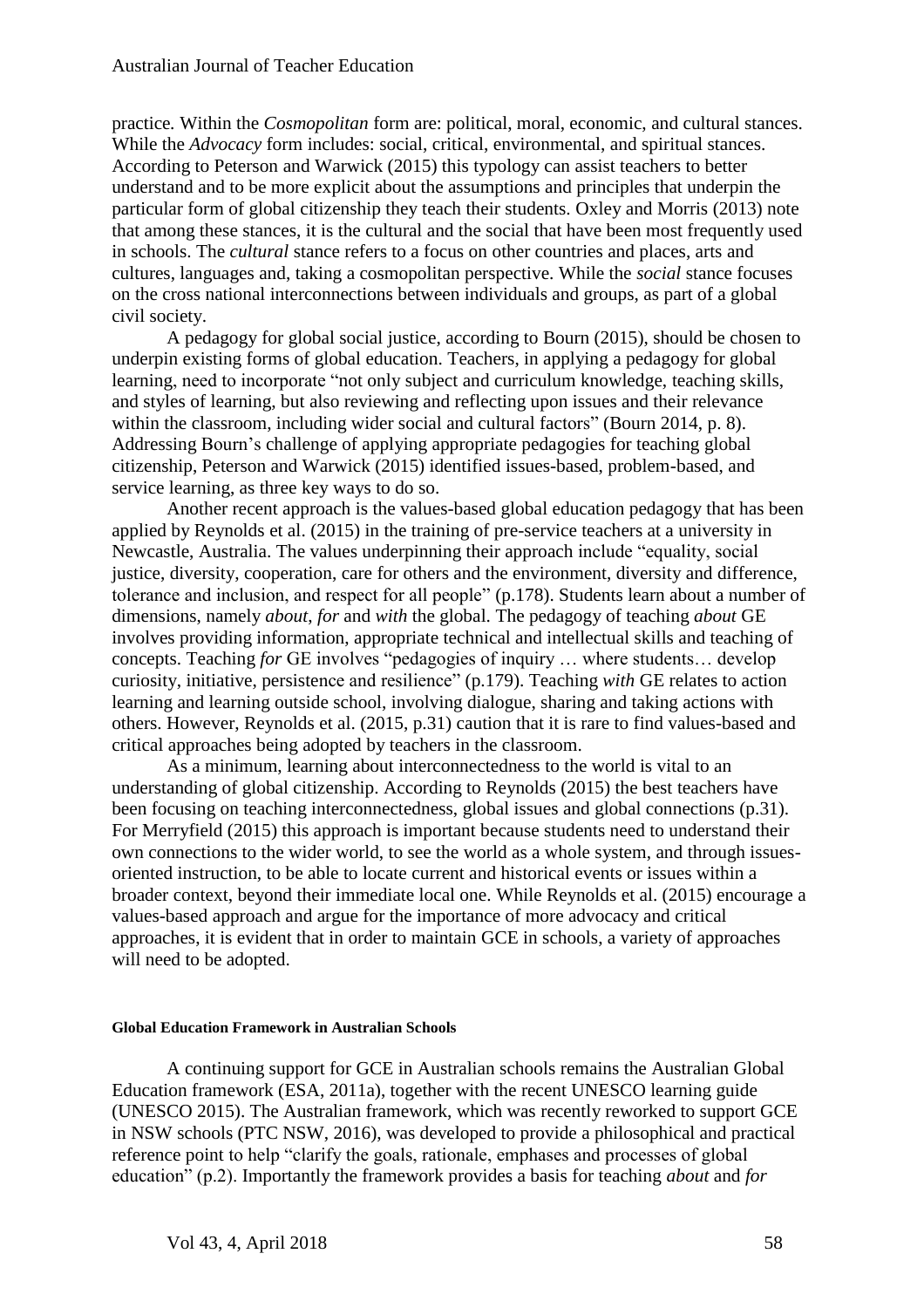global citizenship, offering "opportunities to develop the values, knowledge and skills and capacity for action to become good global citizens" (p.5). Five key themes are to be addressed including: interdependence and globalization; identity and cultural diversity; social justice and human rights; peace building and conflict resolution; and sustainable futures. To assist teachers there are a number of subject-related links to specific Australian Curriculum learning areas, across Years K-12.

#### **Curriculum Opportunities**

The newly developed Australian Curriculum offers a number of entry points for GCE, principally through its Cross-Curriculum priorities, General Capability statements and the curriculum in a number of learning areas/subjects. Cross-Curriculum priorities comprise a set of three key areas to be applied across all learning areas. *Asia and Australia's engagement with Asia* (ACARA, 2013), which specifically reaches out to the world beyond Australia's shores, does so, arguably, with mainly instrumentalist motives, and notably absent is reference to Australia's Pacific neighbours or other parts of the world. *Sustainability* overtly includes a focus on global issues. The third area is *Aboriginal and Torres Strait Islander histories and cultures* which can help deepen understanding of other Indigenous peoples*.* The General Capabilities statements focus on seven capabilities students are expected to develop, and which are to be addressed in each learning area (ACARA, 2013a). A number offer some scope for the inclusion of the global. *Intercultural Understanding* arguably offers the most scope for focusing on global citizenship. Other potential entry points include *Critical and Creative Thinking*, and *Personal and Social* capabilities. While the *Information and Communication Technology* and the *Literacy* and *Numeracy* capabilities can be leveraged to globally related ends. But, unless teachers are aware of the possibilities and dedicated to the cause, these aspects are unlikely to become vehicles for GCE. Neither Cross-Curriculum priorities nor General Capabilities constitute subject areas, meaning that they may end up being 'owned by everyone and no one', and remain on the margins of classroom practice.

Among Australian Curriculum subjects, there are important opportunities in *Civics and Citizenship*, *Geography*, and *History* (Burridge, Chodkiewicz, Payne, Oguro, Varnham, & Buchanan, 2013). The *Civics and Citizenship* subject (ACARA, 2013b) refers to participation 'as local and global citizens', but otherwise privileges national standpoints. It aims to develop among students an understanding of Australia's diversity and increase their participation in civic life. The subject incorporates numerous references to global citizenship (ACARA, 2013b). Beginning at Year 3, it proposes a progression in children's understanding moving from their class, to school, to community, and then onto global projects - without specific reference to a national focus. The onset of a specific global focus notionally takes place in Year 5, and assumes greater emphasis from about Year 7. International issues assume a stronger focus in the senior secondary curriculum (Years 11 and 12). NSW, Australia's largest state by population, will not be introducing a specific *Civics and Citizenship* subject, but will incorporate elements of it into other curriculum areas, such as *Geography* and *History*. This may jeopardise its profile in that state. The syllabus for Years 7-10 *Australian Geography* (ACARA, 2015) and *History* (ACARA, 2015a) makes some passing references to global scale and scope, providing opportunities for the inclusion of a global perspective.

This means that there are both broad-based and subject-specific curriculum opportunities across the school years for teachers to address aspects of global citizenship. However, as Sigauke (2013) found in a study of the place of *Civics and Citizenship* education in an Australian university social science teacher education program, pre-service teachers have little time devoted to these issues. For many pre-service teachers there are few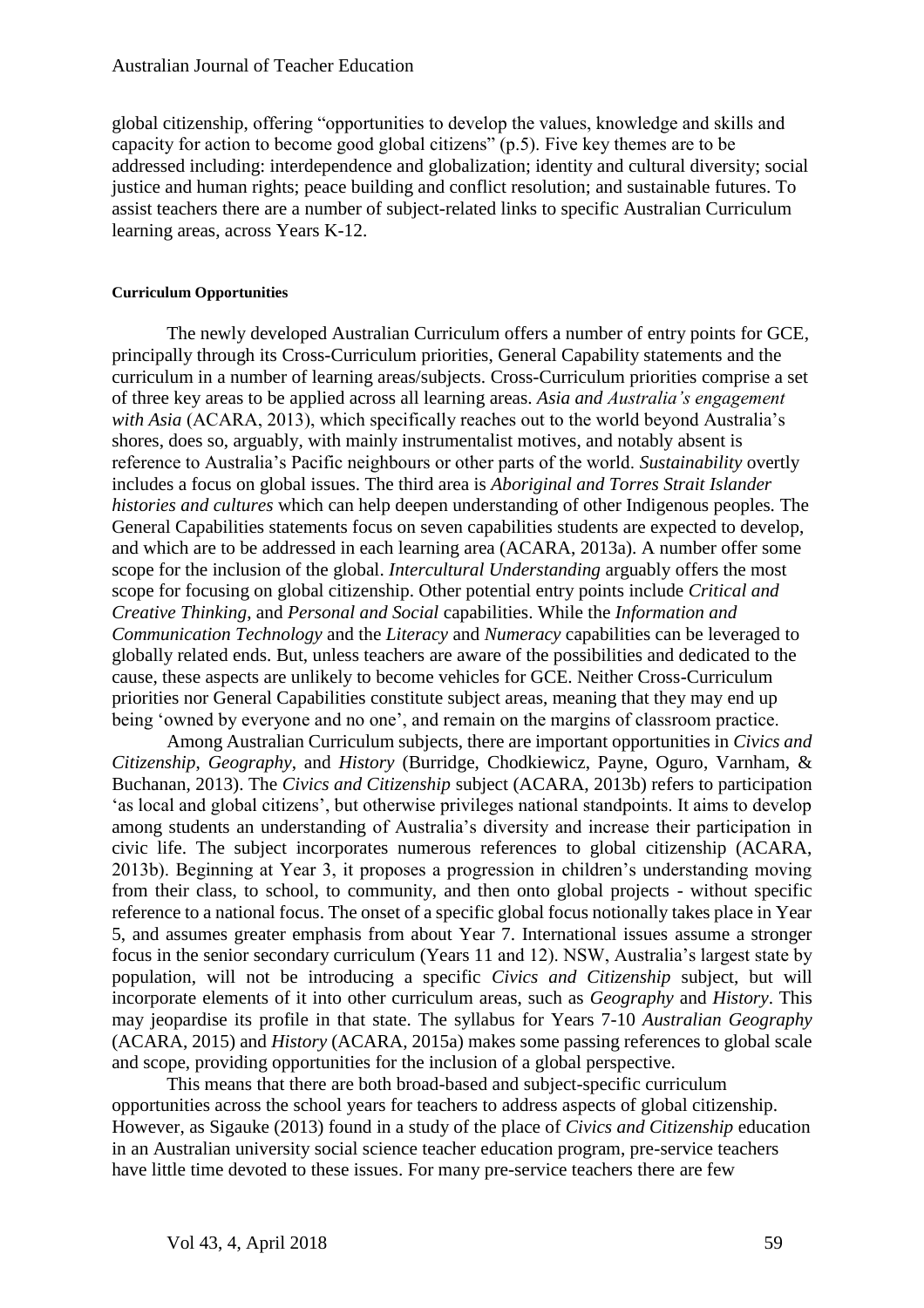opportunities to develop a better understanding of global issues, and they are likely to enter the profession with a limited knowledge base of GCE. We contend that teachers need to be better supported during their pre-service training and across all their school years, to develop a better understanding of GCE. They also need an understanding that children and young people's roles as critical and active local and global citizens begin in early childhood, and that they can be engaged meaningfully across the gamut of the compulsory school years.

#### **Educational Resources**

Effective implementation of any educational initiative requires suitable quality educational resources (Guo, 2014). Textbooks commonly used by pre-service teachers in Australia in the social sciences typically include reference to global education pedagogies (e.g. Buchanan, 2013; Gilbert & Hoepper, 2011; Kriewaldt & Fahey, 2012; Marsh & Hart, 2011; Reynolds, 2014). A valuable set of global education resources remains accessible, including a set of Australian school case studies that were developed by the Global Education Project. They can be accessed via the Professional Teachers' Council NSW (PTC NSW, 2016a). There are a number of other bodies, including NGOs, with valuable teaching resources that specifically address teaching and learning about global issues. The Australian Human Rights Commission (AHRC, 2014) for example, has produced a comprehensive series of resources for teachers and students as part of their *Rights Ed* program. Also, World Vision Australia (WVA, 2014) produced a database with a wealth of teaching resources on global issues. Various Australian Catholic and State and Territory school jurisdictions also produce resources related to global citizenship and rights education, some of which are only accessible by staff within that jurisdiction.

# **Teacher Education Programs**

The provision of well-resourced and focused resources in both pre-service and inservice teacher education programs is vital in building on existing efforts to foster GCE in schools. These programs need to address the varied experiences, backgrounds and teaching styles of classroom teachers (Leighton, 2014). Important components of these programs are strategies to address the concerns of teachers in facing student hostility or indifference, disconnections between participatory pedagogies and student everyday lives, and the challenges of a difficult political context (Osler, 2010). Finally, as some teachers are concerned about teaching controversial issues, such as citizenship (Peterson & Warwick, 2015), there is a need to enable teachers to learn about and practise some of these strategies that have met with success elsewhere (Hahn, 2012, 2016). Hahn (2012) provides a number of examples of citizenship education curriculum resources to assist teachers in addressing controversial issues.

It is also worth noting that the Australian Global Education Project (PTC NSW, 2016) included a specific focus on in-service teacher education, and many teachers across Australia participated in their programs and workshops. Since 2015, although noticeably diminished, that role continues to be supported by two teacher associations, the Geography Teachers' Association of Victoria and the Professional Teachers' Council NSW. And, given the more difficult funding environment facing NGOs, teacher professional associations and universities, all continue to have a key role to play here. They remain vital in offering support and opportunities for teachers to participate in teacher education programs, workshops, and other relevant and targeted professional development activities.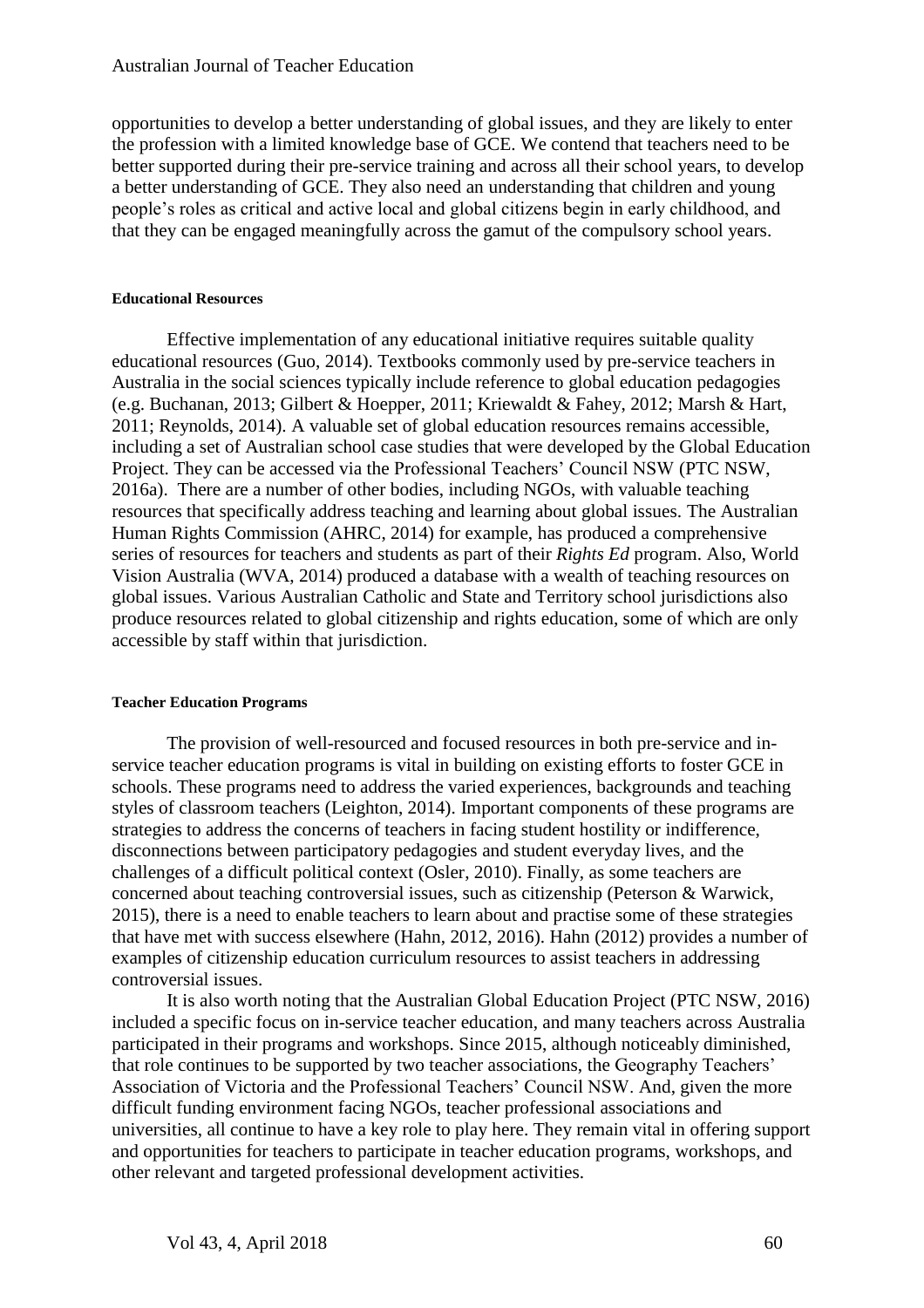#### **Partnerships with NGOs**

A practical and valuable way for schools to include aspects of GCE across the school years is to work with key NGOs who are already active in their local communities. Their role in supporting global education has been emphasised by Bourn (2015), Reynolds et al. (2015), Gough (2013), Weber (2012), and Weirenga et al. (2008). A study by Buridge et al. (2013), while focusing on human rights education, reported examples of projects led by NGOs working with Australian schools that involved students exploring global citizenship issues. They include numerous projects led by UN Global, World Vision, Child Fund Australia, the World Challenge, Plan International Australia, and Amnesty International, involving significant NGO and school partnerships.

The Global Connections Program, led by NGOs Plan Australia and Plan Indonesia, involved six Australian secondary schools in Victoria working with five groups of Indonesian young people, with the help of facilitators and translators (Wierenga et al., 2008, p.16). Over its three years, evaluations showed increasing depth in communication and understanding of personal and global issues, increased vocational and personal skills, increased awareness of global citizenship and ways to take action (p.17). This is just one example that demonstrates the value of longer term and deeper NGO led programs with schools.

While NGOs have a vital role to play in promoting the values of global citizenship, it is also worth noting some of the concerns of teachers and students identified by Burridge et al. (2013) and Varadharajan and Buchanan (2016), which include a lack of confidence in some NGOs and other charity organisations, as well as in the governments of developing nations. Limited funding and limited staffing in many NGOs impacts their ability to be involved with schools on a continuing basis. Their campaigns often prioritise fundraising activities with the educational element as a secondary aim. Hence, sustained curriculumbased activities can often depend on the commitment of individual teachers willing to spend the time, regularly beyond the classroom, to work with students on particular projects that connect them with NGOs working in overseas communities. Varadharajan and Buchanan (2016) also note that at the government level in many developing nations, there are concerns involving issues such as significant ongoing levels of corruption, misuse or misdirection of funds, and working with countries with questionable human rights records.

The changing nature of international NGO global education programming in the UK and Canada has examined in detail by Weber (2012), showing NGOs have increased in size, become more bureaucratised and increasingly taken up the agendas of developed nation governments. Despite these limitations the role of NGOs in promoting a culture of thinking about and acting on global issues should not be dismissed. Increasingly, schools and NGOs have access to communication technologies, including social media, that can enable schools to connect with communities around the globe (Asia Education Foundation, 2016). The challenge remains how best to apply available technologies to support meaningful learning on both sides. What is required, if we are to see schools as learning communities that engage in authentic ways with their environment outside of the school gate, is a more concerted effort to specifically link the work of NGOs with the current curriculum. This could include NGO-school project partnerships that are supported by various state and systemic Education departments, where NGO staff can assist in developing knowledge of global issues and the strategies to apply in the classroom. This can include teacher professional development in schools and opportunities for experiential learning for students. Similar partnerships could also be adopted by tertiary institutions in teacher training at the pre-service level.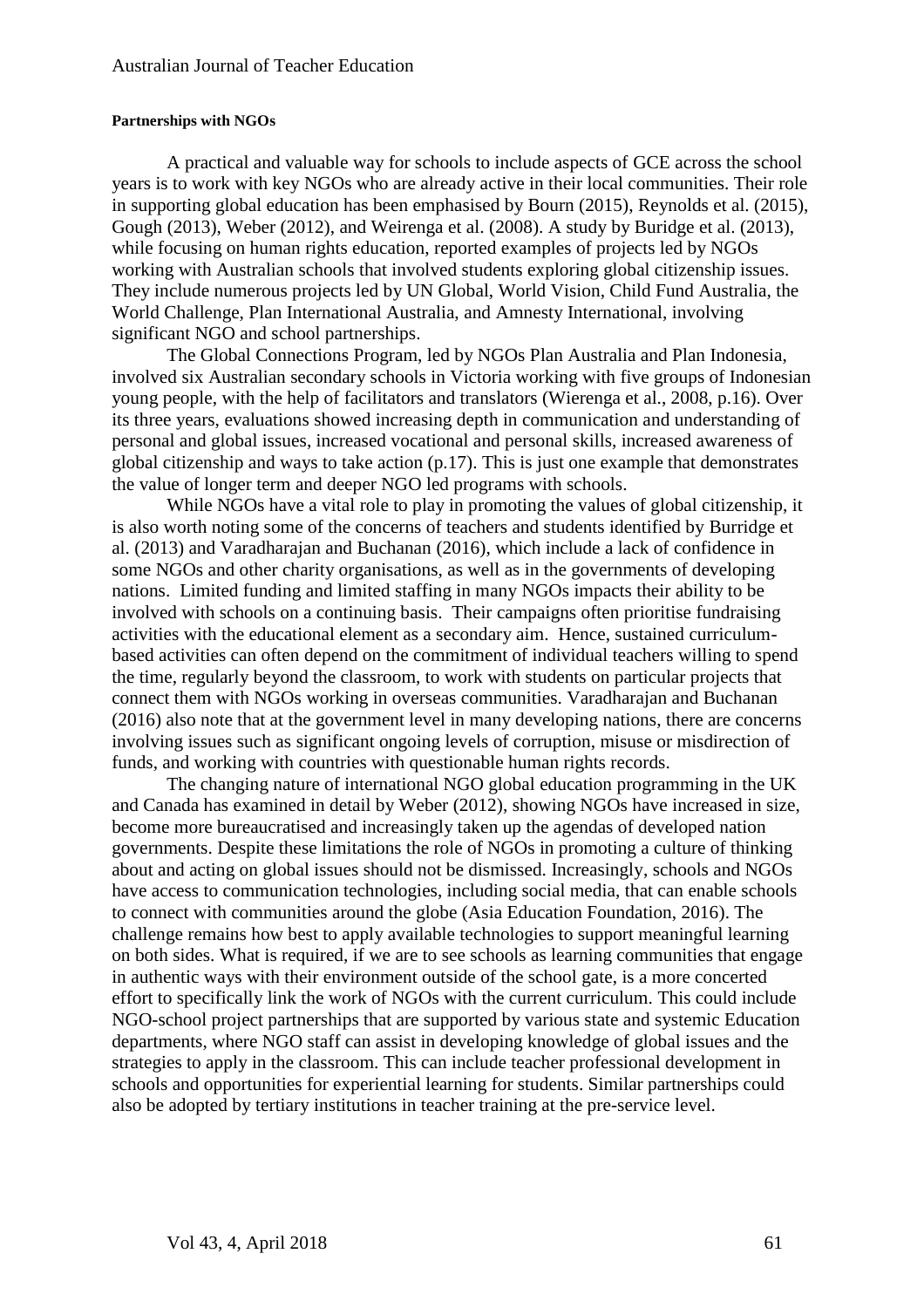# **Conclusion**

Given the current trends towards more nationalist thinking and the narrowing of international perspectives in many developed industrialised countries, including Australia, educational efforts for global citizenship face a set of increasing challenges. Policy makers and progressive globally concerned movements are struggling to resist the push towards narrow, self-interested, isolationist nationalist views. Given what has been a policy and funding setback to GCE in Australia since 2014, and in the absence of further explicit national or state policies and support for GCE, it is timely to look for leadership among teachers, teacher educators and NGOs. It is vital for them to reconsider ways of re-energising support for global citizenship education in schools, across what are complex, multi-layered educational systems.

This means acknowledging the challenges, including conceptual difficulties, tensions, myriad possible approaches and the marginal position of GCE in schools. A key step is to consider and adopt a global stance and pedagogy, and draw on an explicit framework, such as the Australian Global Education framework, that clearly articulates underlying assumptions and a distinct set of global values. Where possible, the aim is to move students, over time across their schooling, towards a deeper, more holistic and critical pedagogy, that enhances student learning. It is also important to engage with the various discourses of global citizenship and to appropriate the range of relevant curriculum opportunities and available educational resources. Specifically, both pre-service and in-service teachers need to be supported to participate in a range of GCE programs, and to learn about effective ways of working in partnership with relevant NGOs. Taken together these efforts should enable global citizenship education to re-emerge from the margins of school education and take up a more significant place in the educational experiences of children and young people.

# **References**

Abdi, A.A. (2017). The rhetorical constructions of global citizenship and the location of youth: A critical analysis, *International Journal of Development Education and Global Learning,* 8(2), 37-52.<https://doi.org/10.18546/IJDEGL.8.2.04>

ACARA (2013a). *General capabilities*. Retrieved from

http://www.acara.edu.au/curriculum/general\_capabilities.html.

- ACARA (2013b). *Civics and Citizenship*. Retrieved from http://www.acara.edu.au/curriculum\_1/learning\_areas/humanities\_and\_social\_science s/civics\_and\_citizenship.html.
- ACARA (2015). *7-10 Geography*. Retrieved from http://www.australiancurriculum.edu.au/humanities-and-socialsciences/geography/curriculum/f-10?layout=1.

ACARA (2015a). *7-10 History*. Retrieved from [http://www.australiancurriculum.edu.au/humanities-and-social](http://www.australiancurriculum.edu.au/humanities-and-social-sciences/history/curriculum/f-10?layout=1)[sciences/history/curriculum/f-10?layout=1.](http://www.australiancurriculum.edu.au/humanities-and-social-sciences/history/curriculum/f-10?layout=1)

- Andreotti, V. (2006). Soft versus critical global citizenship education, *Development Education Policy and Practice, 3*(1), 40-51.
- Andreotti, V. (2011). The political economy of global citizenship education, *Globalisation, Societies and Education,* 9:3-4, 307-310, <https://doi.org/10.1080/14767724.2011.602292>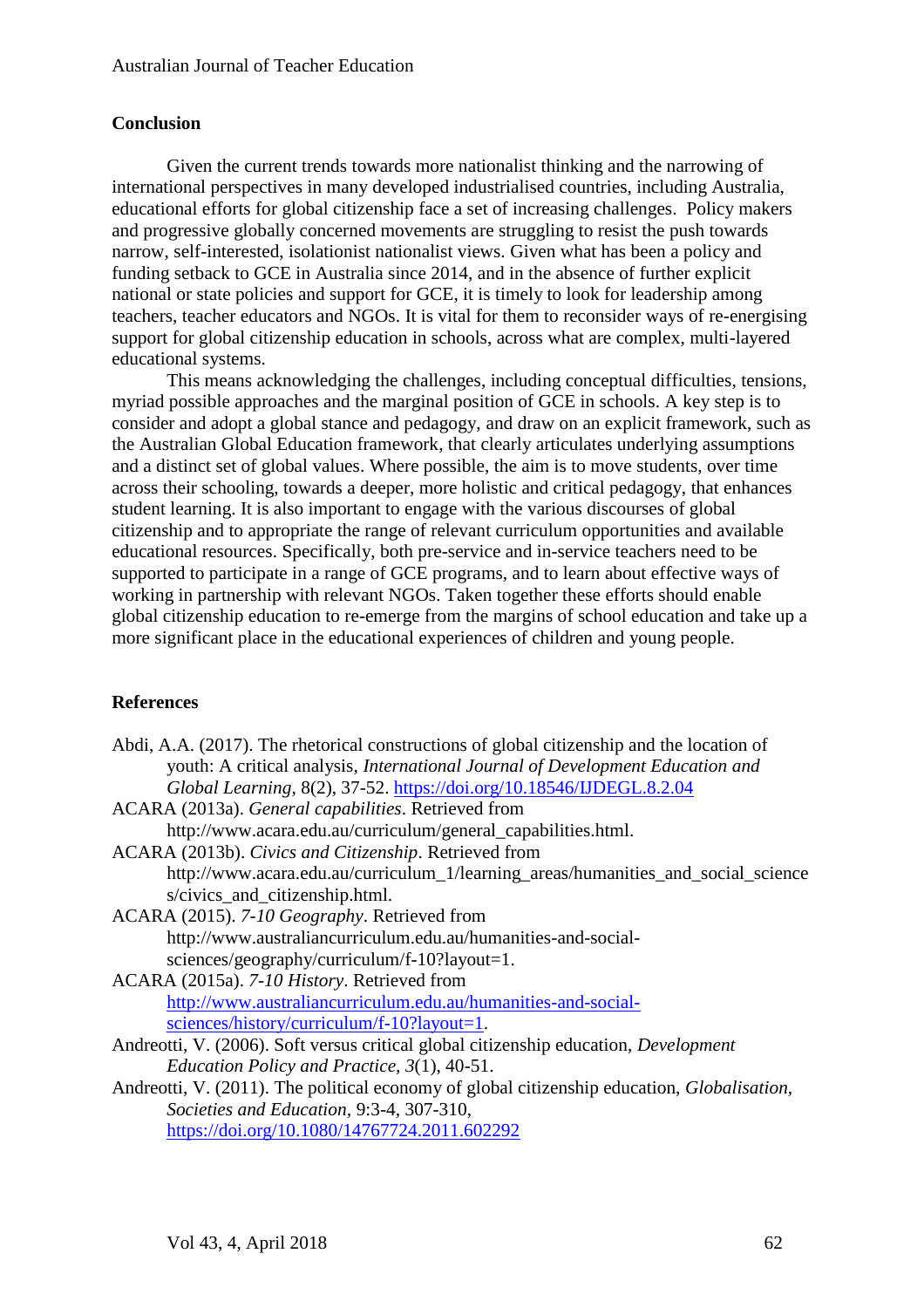Australian Curriculum and Reporting Authority (ACARA) (2013). *Cross Curriculum Priorities*. Retrieved from

http://www.acara.edu.au/curriculum/cross\_curriculum\_priorities.html.

- Australian Human Rights Commission (AHRC) (2014). *Human rights examples for the Australian Curriculum*. Sydney: AHRC. Retrieved from [https://www.humanrights.gov.au/our-work/education/ publications/human-rights](https://www.humanrights.gov.au/our-work/education/%20publications/human-rights-examples-australian-curriculum)[examples-australian-curriculum.](https://www.humanrights.gov.au/our-work/education/%20publications/human-rights-examples-australian-curriculum)
- Barrow, E. (2017). No Global Citizenship? Re-envisioning Global Citizenship Education In Times of Growing Nationalism. *The High School Journal*, *100(3),* 2017, pp. 163-165. [doi:10.1353/hsj.2017.0005](http://doi.org/10.1353/hsj.2017.0005)
- Bourn, D. (2014). *The theory and practice of global learning*. London: Development Education Research Centre.
- Bourn, D. (2015). A pedagogy of development education: Lessons for a more critical global education, In B. M. Maguth & J. Hilburn (Eds) *The State of Global Education: Learning with the world and its people*. (pp.13-26). New York: Routledge.
- Bourn, D. (2016). *Global citizenship & youth participation in Europe*. Retrieved from oxfamilibrary.openrepository.com/oxfam/bitstream/10546/605919/1/rr….pdf.
- Buchanan, J. (2006). *Itadakimasu*: Who's Getting the Most Out of Asia Education in Australia? *Pacific-Asian Education, 18*(1), 7-21.
- Buchanan, J. (2013). *History, Geography and Civics education: Teaching and learning in the primary years*. Williamstown, Vic: Cambridge University Press.
- Burridge, N., Chodkiewicz, A., Payne, A., Oguro, S., Varnham, S., & Buchanan, J. (2013). *Human rights education in the school curriculum*. Report compiled for the Attorney General's Department.
- Camicia, S. P. & Franklin, B. M. (2011). What type of global community and citizenship? Tangled discourses of neoliberalism and critical democracy in curriculum and its reform, *Globalisation, Societies and Education, 9*(3-4), 311-322, <https://doi.org/10.1080/14767724.2011.605303>
- Council of Councils (2015). *2015 Report Card on international cooperation*. Retrieved from http://www.cfr.org/global-governance/2015-report-card-internationalcooperation/p36532.
- Davies, I., Evans, M. & Reid, A. (2005). Globalising citizenship education? A critique of 'global education' and 'citizenship education', *British Journal of Educational Studies*, *53*(1), 66-89, DOI: 10.1111/ j.1467-8527.2005.00284.x
- De Souza, L.M.T. M. (2012). Engaging the global by resituating the local: (Dis)locating the literate global subject and his view from nowhere, In V. Andreotti & L.M.T. M.de Souza (Eds), *Postcolonial perspectives on global citizenship education.* (pp.68-83) New York & London: Routledge
- Deardorff, D. (2011). Assessing intercultural competence. *New Directions for Institutional Research, 149*, 65-79.<https://doi.org/10.1002/ir.381>
- DeNobile, J. Kleeman, G. & Zarkos, A. (2014). Investigating the impacts of Global Education curriculum on the values and attitudes of secondary students, *Geographical Education*, 27, 28-38.
- Department of Education and Early Childhood Development (DEECD) (2009) *Education for Global and Multicultural Citizenship*. Melbourne: DEECD. Retrieved from http://www.education.vic.gov.au/Documents/school/teachers/health/multicultedstrat.p df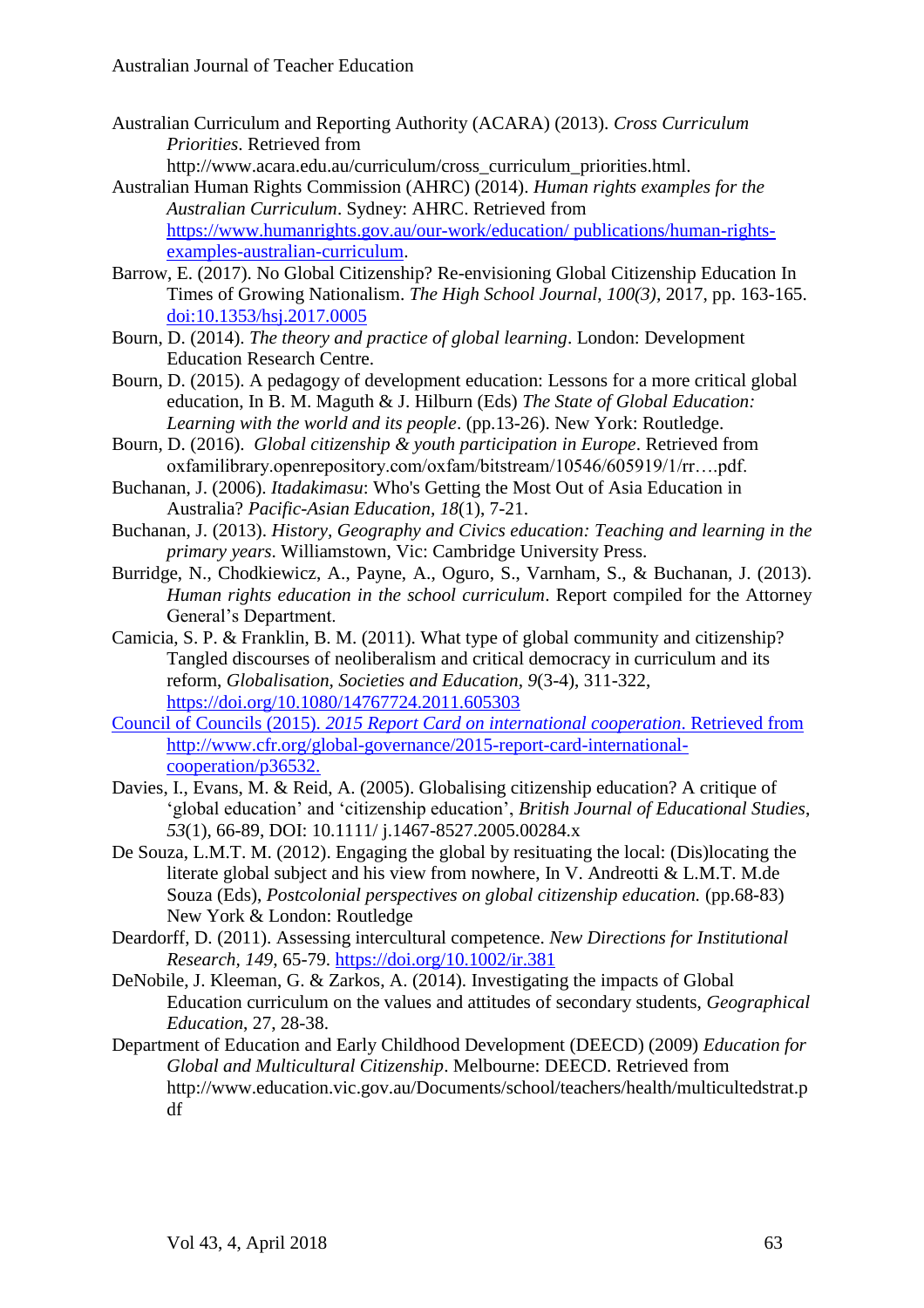- Department of Education, Training and Employment (DETE) (2014) *Global Schools: Creating successful global citizens. Consultation Draft*. Brisbane: Queensland Government. Retrieved from http://education.qld.gov.au/curriculum/pdfs/globalschools-consultation-draft.pdf.
- Education Services Australia (ESA) (2011a). *Global Perspectives: A framework for global education in Australian schools*. Carlton South, Vic: Education Services Australia.
- Education Services Australia (ESA). (2011). *Defining Global Citizenship*. Retrieved from http:

[www.civicsandcitizenship.edu.au/verve/\\_resources/S101\\_Defining\\_Global\\_Citizensh](http://www.civicsandcitizenship.edu.au/verve/_resources/S101_Defining_Global_Citizenship_ed.pdf) [ip\\_ed.pdf.](http://www.civicsandcitizenship.edu.au/verve/_resources/S101_Defining_Global_Citizenship_ed.pdf)

- Ellis, M. (2016). *The critical global educator: global citizenship education as sustainable development*. Abingdon, Oxon; New York: Routledge
- Every, D. & Agostinos, M. (2007). Construction of racism in parliamentary debates on asylum seekers. *Discourse & Society, 18*(4), 411-436. <https://doi.org/10.1177/0957926507077427>
- Findlow, S. (2017). *Local citizenship in the global arena: educating for community participation and change*. London and New York: Routledge.
- Flitton, D. (2015). The blind truth of Australia's foreign aid cuts. *The Sydney Morning Herald*, 11/12/15. Retrieved from: http://www.smh.com.au/federal-politics/politicalnews/the-blind-truth-of-australias-foreign-aid-cuts-20151210-glk3e9.html.
- Gilbert, R. & Hoepper, B. (Eds.) (2011). *Teaching society and environment.* South Melbourne: Cengage.
- Global Education First Initiative (GEFI) (2012). *Priority 3. Global citizenship*. United Nations Secretary-General. Retrieved from http://www.globaleducationfirst.org/220.htm.
- Global Education Project (2012) *Global Education: School case studies*. Retrieved from <http://www.globaleducation.edu.au/teaching-and-learning/school-case-studies.html>
- Gough, A. (2013). Global citizenship as a contemporary curriculum challenge, In A. Wierenga & J.R. Guevara (Eds). *Educating for Global Citizenship: A youth-led approach to learning through partnerships.* (pp.11- 35). Carlton, Vic: Melbourne University Press.
- Guo, L. (2014). Preparing teachers to educate for  $21<sup>st</sup>$  Century Global Citizenship: Envisioning and enacting, *Journal of Global Citizenship & Equity Education*, *4*(1), 1- 23.
- Hahn, C. (2012). The Citizenship Teacher and Teaching Controversial Issues: A Comparative Perspective, In J. Brown, H. Ross & P. Munn (Eds). *Democratic citizenship in schools: teaching controversial issues, traditions and accountability*. (pp.48-59). Edinburgh: Dunedin Academic Press.
- Hahn, C. L. (2016). Pedagogy in citizenship education research: A comparative perspective. *Citizenship Teaching & Learning, 11*(2), 121- 137. [https://doi.org/10.1386/ctl.11.2.121\\_1](https://doi.org/10.1386/ctl.11.2.121_1)
- Hansen, D. (2013). Cosmopolitanism as a philosophy for life in our time. *Encounters on Education, 14*, 35-47.<https://doi.org/10.15572/ENCO2013.03>
- Kriewaldt, J. & Fahey, C. (2012). Educating in geography and history for a global perspective. In T. Taylor, C. Fahey, J. Kriewaldt & D. Boon (Eds). *Time and place: Explorations in teaching Geography and History*. Frenchs forest, NSW: Pearson. Pp. 317-340.
- Landorf, H. (2009). Towards a philosophy of Global Education, In T.F. Kirkwood-Tucker (Ed) *Visions in Global Education*. (pp.47-67). New York: Peter Lang Publishing.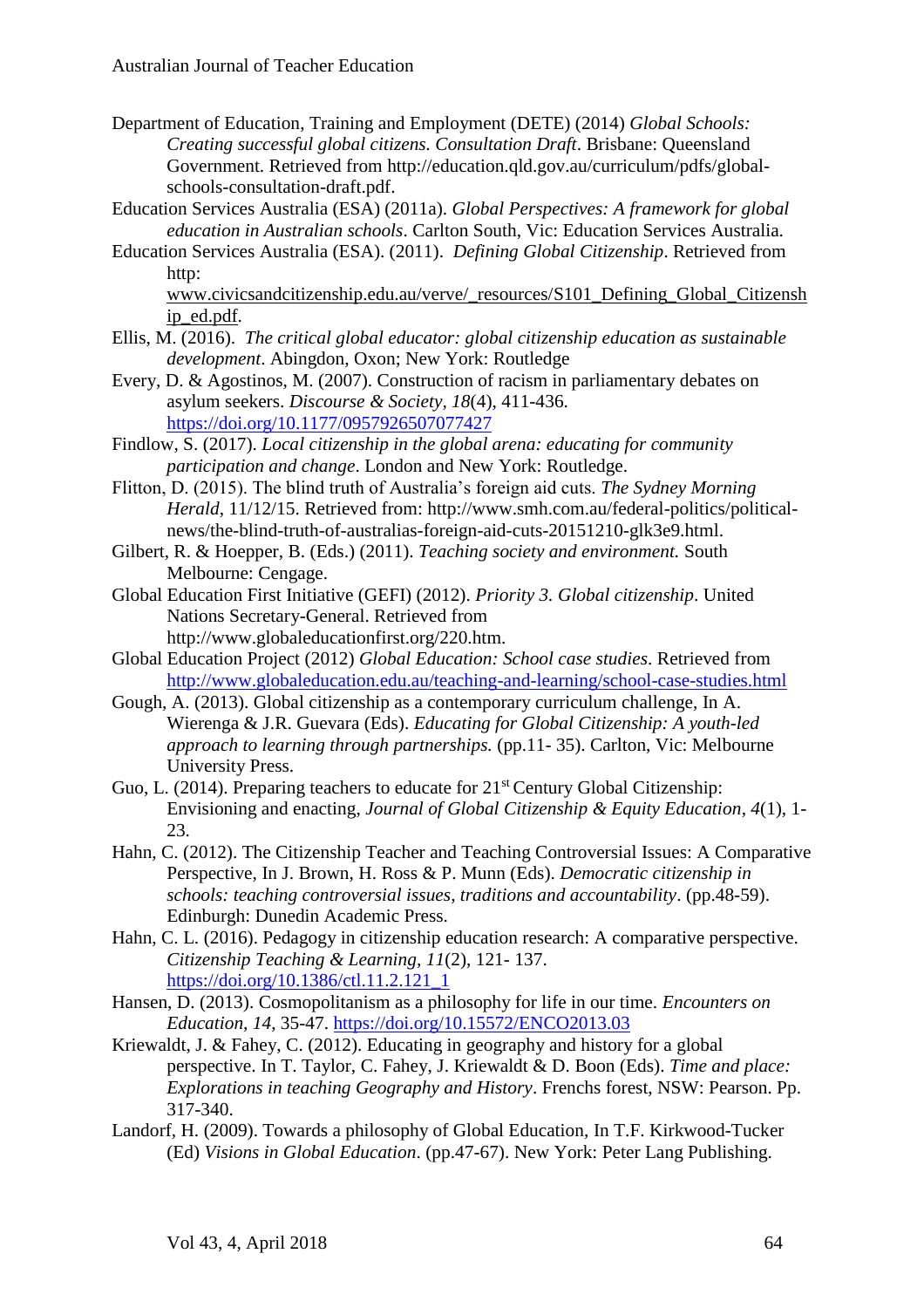- Lantz, C. & Davies, I. (2015). Global education in theory. In B. M. Maguth & J. Hilburn (Eds), *The State of Global Education: Learning with the world and its people*. (pp.41- 59). New York: Routledge.
- Leighton, R. (2014). Citizenship teachers different types, different needs, *Citizenship Teaching & Learning, 9*(1), 85-98. [https://doi.org/10.1386/ctl.9.1.85\\_1.](https://doi.org/10.1386/ctl.9.1.85_1)
- Lowy Institute (2016). *Australian foreign aid overview*. Retrieved from [http://www.lowyinstitute.org/issues/australian-foreign-aid.](http://www.lowyinstitute.org/issues/australian-foreign-aid)
- Mannion, G., Biesta, G., Priestley, M. & Ross, H. (2011). The global dimension in education and education for global citizenship: genealogy and critique, *Globalisation, Societies and Education*, *9*(3-4), 443-456,<https://doi.org/10.1080/14767724.2011.605327>
- Marsh, C. & Hart. C. (2011). Multicultural education, global studies and studies of Asia. In C. Marsh & C. Hart (Eds), *Teaching the social sciences and humanities in an Australian curriculum*. (pp. 356-391). Frenchs Forest, NSW: Pearson.
- Marshall, H. (2011). Instrumentalism, ideals and imaginaries: theorising the contested space of global citizenship education in schools, *Globalisation, Societies and Education*, *9*(3-4), 411-426,<https://doi.org/10.1080/14767724.2011.605325>
- Massey, K. (2014). Global Citizenship Education in a Secondary Geography Course: The Students' Perspectives, *Review of International Geographical Education*, *4*(2), 80- 101. ISSN: 2146-0353.
- Merryfield, M.M. (2015). Developing global consciousness, In S. Totten (Ed) *The importance of teaching social issues*. (pp.202-207). New York: Routledge.
- Ministerial Council on Education, Employment, Training and Youth Affairs. (MCEETYA) (2008). *Melbourne Declaration on Educational Goals for Young Australians.* Retrieved from

http://www.curriculum.edu.au/verve/\_resources/National\_Declaration\_on\_the\_Educat ional\_Goals\_for\_Young\_Australians.pdf

- Misiaszek, G.W. (2015). Ecopedagogy and Citizenship in the Age of Globalisation: connections between environmental and global citizenship education to save the planet, *European Journal of Education*, *50*(3), 280-292 2015. <https://doi.org/10.1111/ejed.12138>
- Osler, A. (2010). Teacher interpretations of citizenship education: national identity, cosmopolitan ideals, and political realities, *Journal of Curriculum Studies*, *43*(1), 1- 24,<https://doi.org/10.1080/00220272.2010.503245>
- Oxley, L. & Morris, P. (2013). Global Citizenship: A Typology for Distinguishing its Multiple Conceptions, *British Journal of Educational Studies*, 61:3, 301-325, <https://doi.org/10.1080/00071005.2013.798393>
- Pashby, K. (2011). Cultivating global citizens: planting new seeds or pruning the perennials? Looking for the citizen-subject in global citizenship education theory, *Globalisation, Societies and Education*, *9*(3-4), 427-442, <https://doi.org/10.1080/14767724.2011.605326>
- Pashby, K. (2015). Conflations, possibilities, and foreclosures: Global citizenship education in a multicultural context, *Curriculum Inquiry*, *45*(4) 345-366 <https://doi.org/10.1080/03626784.2015.1064304>
- Peterson, A. & Warwick, P. (2015). *Global learning and education: key concepts and effective practice*. Abingdon, Oxon: Routledge.Pike, G. (2008). Global education. *The Sage handbook of education for citizenship and democracy*, 468-480.
- Professional Teachers Council (PTC NSW) (2016). *Global perspectives: A framework for the development of active global citizenship in NSW schools.* Retrieved from: [http://www.ptc.nsw.edu.au/gepnsw/](http://www.ptc.nsw.edu.au/gepnsw/gepnsw-home) framework-for-global-education.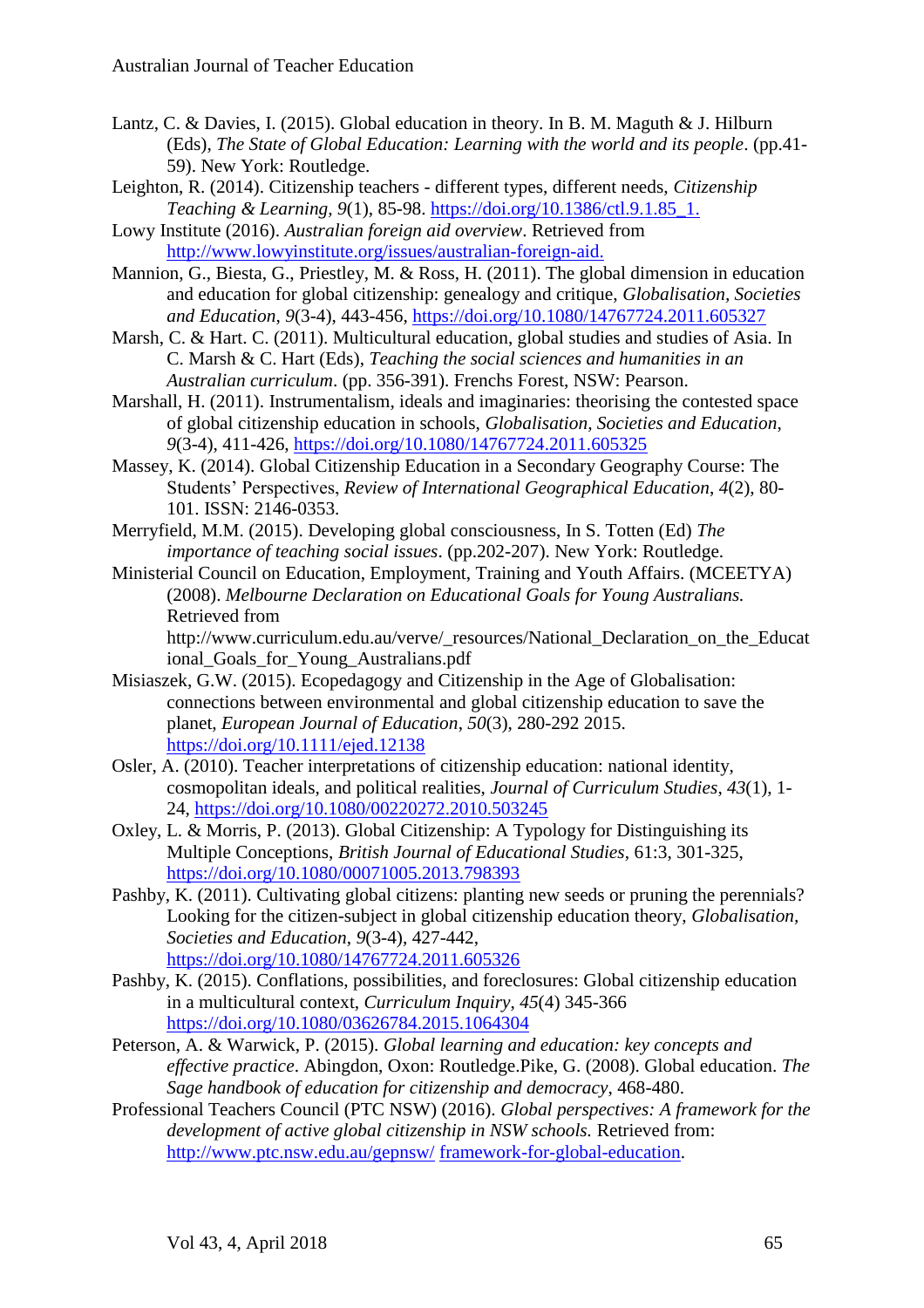- PTC NSW (2016a). *Global Education Project NSW*. Retrieved from: [http://www.ptc.nsw.edu.au/gepnsw/gepnsw-home.](http://www.ptc.nsw.edu.au/gepnsw/gepnsw-home)
- Raffer, K., & Singer, H. W. (2002). *The economic North-South divide: six decades of unequal development*. Edward Elgar Publishing.
- Rapoport, A. (2015). Global aspects of citizenship education: Challenges and perspectives, In B. M. Maguth & J. Hilburn (Eds), *The State of Global Education: Learning with the world and its people*. (pp.27-40). New York: Routledge.
- Reynolds, R. (2014). *Teaching humanities and social sciences in the primary school* (3rd Ed.). South Melbourne: Oxford.
- Reynolds, R. (2015). One size fits all? Global education for different educational audiences, In R. Reynolds, D. Bradbery, J. Brown, K. Carroll, D. Donnelly, K. Ferguson-Patrick & S. Macqueen (Eds), *Contesting and Constructing International Perspectives in Global Education*. (pp.27-42). Sense Publishers: Rotterdam. [https://doi.org/10.1007/978-94-6209-989-0\\_3](https://doi.org/10.1007/978-94-6209-989-0_3)
- Reynolds, R. Bradbury, D. Brown, J. Donnelly, D. Ferguson-Patrick, K. Macqueen, S. & Ross, A. (2015). A values-based pedagogical stance: Teaching teachers for Global Education in Australia, In B. M. Maguth & J. Hilburn (Eds), *The State of Global Education: Learning with the world and its people*. (pp.174-187). New York: Routledge.
- Sigauke, A. T. (2013). Citizenship Education in the Social Science Subjects: An Analysis of the Teacher Education Curriculum for secondary schools. *Australian Journal of Teacher Education*, *38*(11), 126-139.<https://doi.org/10.14221/ajte.2013v38n11.1>
- Standish, A. (2014). What is global education and where is it taking us?, *The Curriculum Journal, 25*(2), 166-186,<https://doi.org/10.1080/09585176.2013.870081>
- Tarozzi, M. & Torres, C.A. (2016). *Global citizenship education and the crises of multiculturalism: comparative perspectives*. London: Bloomsbury Academic.
- The Economist (2016). League of nationalists. *The Economist*, 19 November. Retrieved from http://www.economist.com/news/international/21710276-all-around-worldnationalists-are-gaining-ground-why-league-nationalists.
- Tudball, L. & Stirling, L. (2011). *Bright Sparks, Leading Lights: Snapshots of Global Education in Australia.* World Vision Australia: Melbourne.
- UNESCO (2014). *Global Citizenship Education: Preparing learners for the challenges of the 21st century*. Paris: United Nations Educational, Scientific and Cultural Organization. Retrieved from [http://www.unesco.org/new/en/global-citizenship-education.](http://www.unesco.org/new/en/global-citizenship-education)
- UNESCO (2015). *Global citizenship education: Topics and learning and objectives*. Retrieved from [http://unesdoc.unesco.org/images/0023/002329/232993e.pdf.](http://unesdoc.unesco.org/images/0023/002329/232993e.pdf)
- United Nations (UN) (2015). *Towards a sustainable development agenda*. Retrieved from www.un.org/sustainabledevelopment/development-agenda.
- Varaharadjan, V. & Buchanan, J. (2016). 'Give me liberty, or give me … nice, new, shiny things': Global development aid education in Australia*. Perspectives on Global Development and Technology*. 15(3),319-336. [https://doi.org/10.1163/15691497-](https://doi.org/10.1163/15691497-12341392) [12341392](https://doi.org/10.1163/15691497-12341392)
- Varella, M. (2014). *Factors and actors behind greater complexity in contemporary international law: Globalization, international law and complexity*. In M. Varella, Internationalization of law: Globalization, international law and complexity. Heidelberg: Springer. Pp. 11-55. [https://doi.org/10.1007/978-3-642-54163-6\\_2](https://doi.org/10.1007/978-3-642-54163-6_2)
- Weber, N. A. (2012). *A Comparative Study of the Shifting Nature Of International Non-Governmental Organization Global Education Programming in Canada and the United Kingdom.* PhD thesis. Department of Adult Education, University of Toronto.